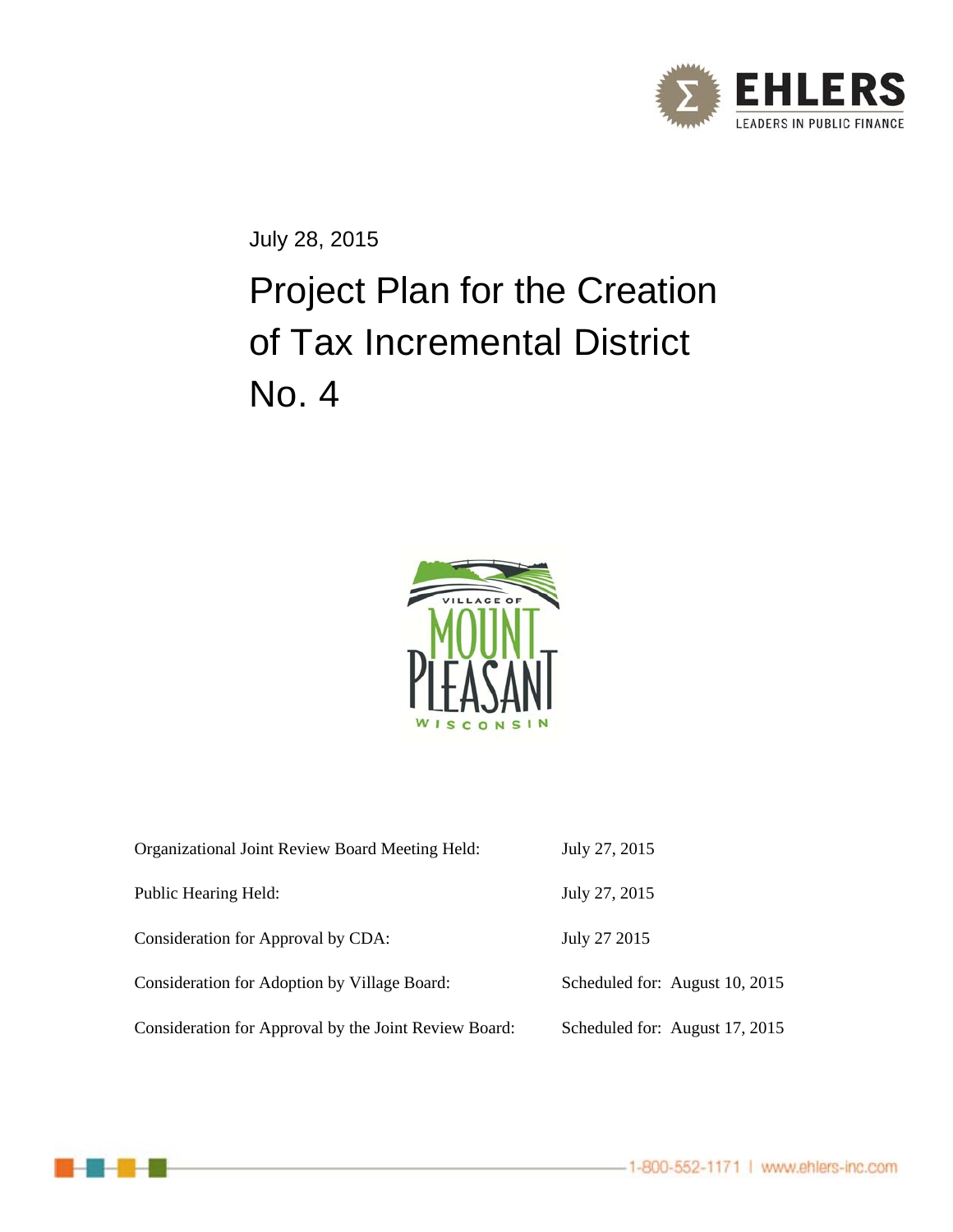# Tax Incremental District No. 4 Creation Project Plan

### Village of Mount Pleasant Officials

### Village Board

| Jerry Garski          | <b>Village President</b> |
|-----------------------|--------------------------|
| Sonny Havn            | Village Trustee          |
| Dave DeGroot          | <b>Village Trustee</b>   |
| John Hewitt           | Village Trustee          |
| <b>Rick McCluskey</b> | <b>Village Trustee</b>   |
| Anna Marie Clausen    | Village Trustee          |
| Gary Feest            | <b>Village Trustee</b>   |

### Village Staff

| Stephanie Kohlhagen | Village Clerk                                                     |
|---------------------|-------------------------------------------------------------------|
| Kurt Wahlen         | Village Administrator                                             |
| Logan Martin        | Community Development Director & Executive<br>Director of the CDA |
| Terri Gayhart       | Village Finance Director                                          |
| Timothy J. Pruitt   | <b>Village Attorney</b>                                           |

#### CDA

| Rob Richardson     | Jim Henke    |
|--------------------|--------------|
| Michael Langendorf | Frank Risler |
| Jerry Garski       | Jack Thorsen |
| Gary Feest         | Logan Martin |

#### Joint Review Board

Margaret Hamers Racine County John Schneider Public Member

1 - 2 - 4 - 2

Jerry Garski, Chair Village Representative Bane Thomey Gateway Technical College District David Hazen Racine Unified School District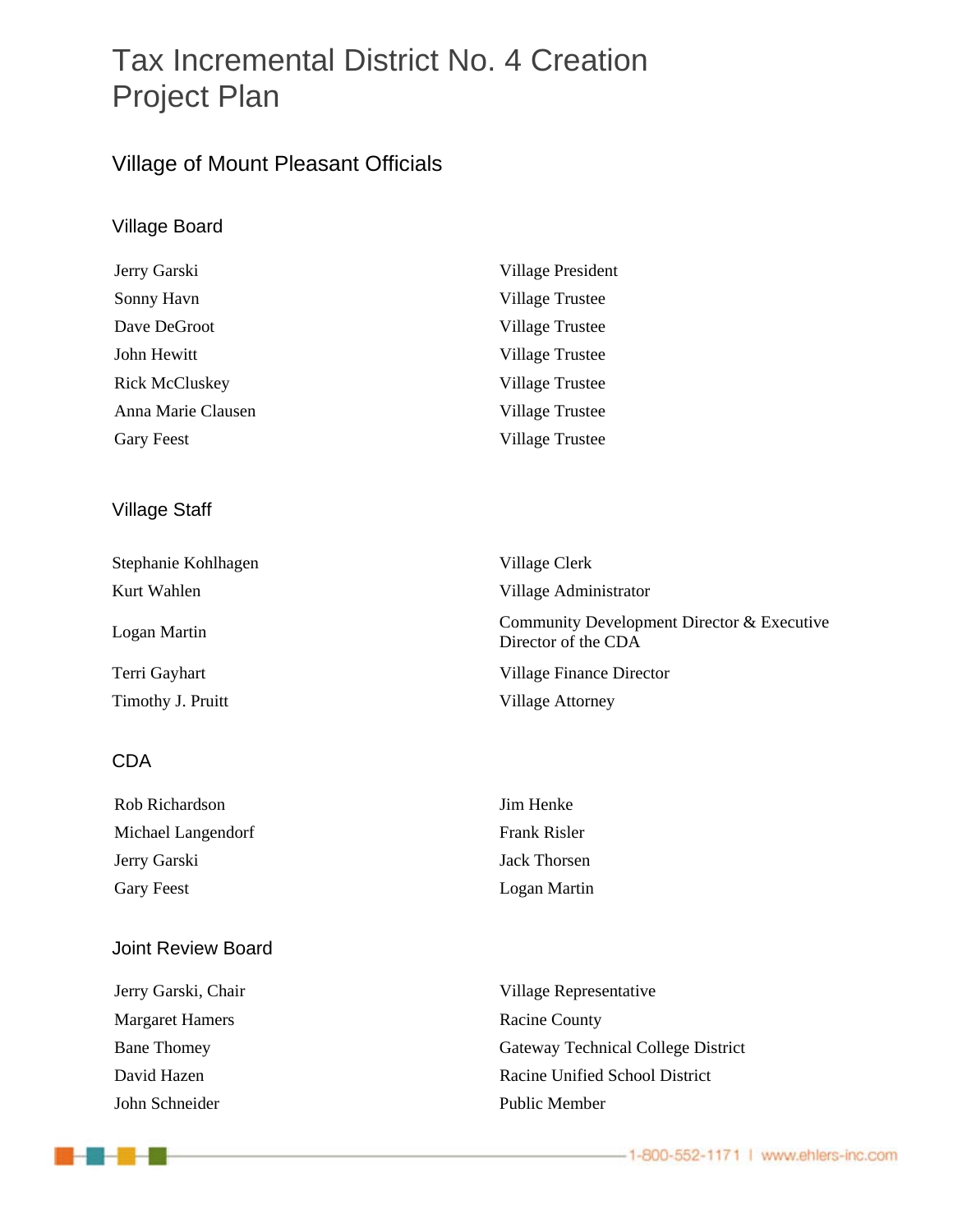# Table of Contents

| STATEMENT OF KIND, NUMBER AND LOCATION OF PROPOSED PUBLIC WORKS AND OTHER    |  |
|------------------------------------------------------------------------------|--|
|                                                                              |  |
|                                                                              |  |
| ECONOMIC FEASIBILITY STUDY, FINANCING METHODS, AND THE TIME WHEN COSTS OR    |  |
|                                                                              |  |
|                                                                              |  |
|                                                                              |  |
| PROPOSED CHANGES IN MASTER PLAN, MAP, BUILDING CODES AND VILLAGE OF MOUNT    |  |
|                                                                              |  |
|                                                                              |  |
|                                                                              |  |
| OPINION OF ATTORNEY FOR THE VILLAGE OF MOUNT PLEASANT ADVISING WHETHER THE   |  |
| CALCULATION OF THE SHARE OF PROJECTED TAX INCREMENTS ESTIMATED TO BE PAID BY |  |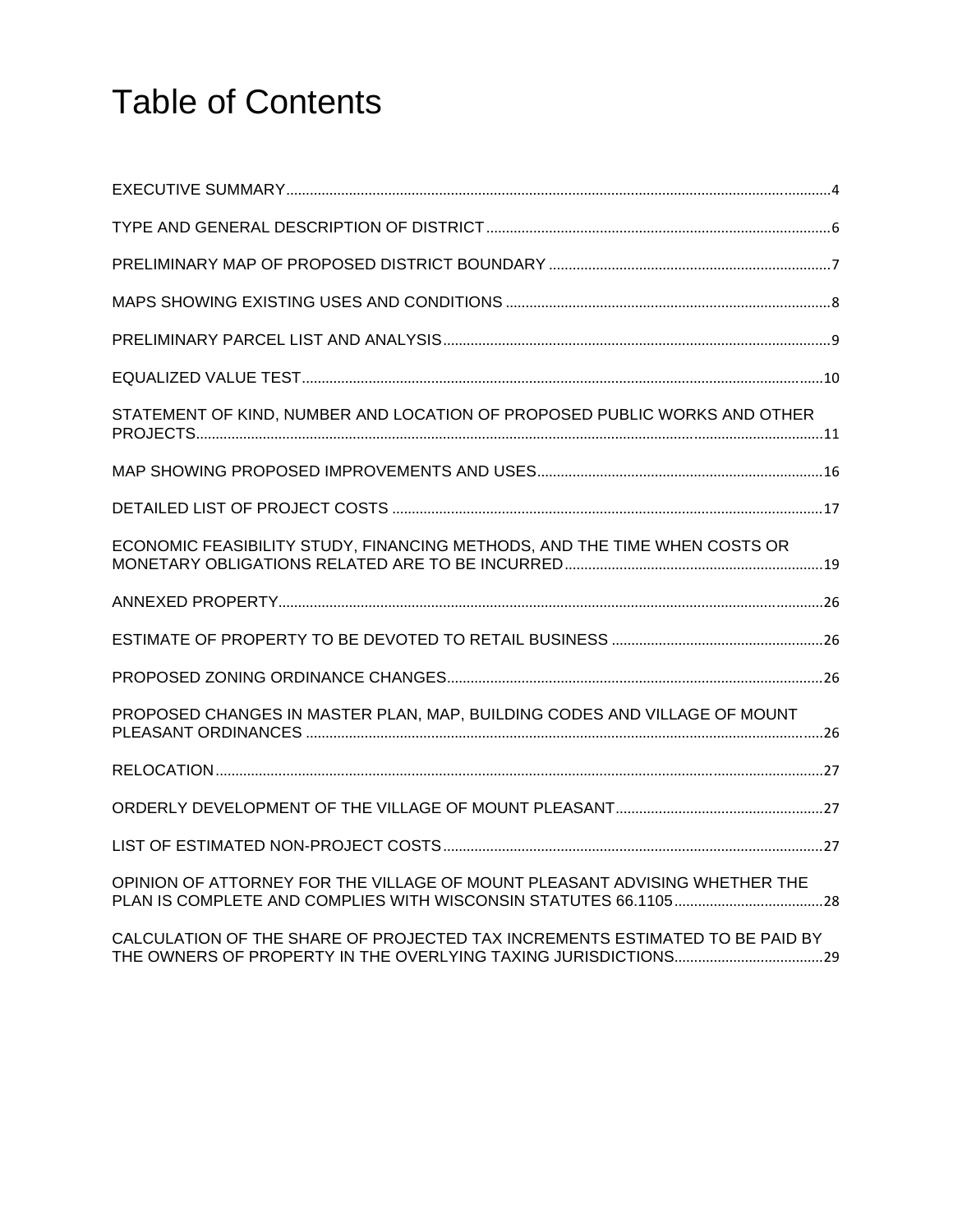### Description of District

#### Type of District, Size and Location

Tax Incremental District ("TID") No. 4 (the "TID" or "District") is proposed to be created by the Village of Mount Pleasant ("Village") as a mixed-use district. A map of the proposed District boundaries is located in Section 3 of this plan. This District is being created as an overlay District of the Village's Tax Increment District No. 1, all but two of the parcels within this district are currently located within that District.

#### Estimated Total Project Expenditures.

The Village anticipates making total project expenditures of approximately \$19.5 Million to undertake the projects listed in this Project Plan. The Village anticipates completing the projects in four or more phases. The Expenditure Period of this District is 15 years from the date of adoption of the authorizing Resolution of the Village Board (the "Creation Resolution"). The projects to be undertaken pursuant to this Project Plan are expected to be financed with General Obligation Debt issued by the Village, however, the Village may use other alternative financing methods which may provide overall lower costs of financing, preserve debt capacity, mitigate risk to the Village, or provide other advantages as determined by the Village Board. A discussion and listing of other possible financing mechanisms, as well as a summary of total project financing, is located in Section 10 of this plan.

#### Economic Development

As a result of the creation of this District, the Village projects that additional land and improvements value of approximately \$154 Million will be created as a result of new development, redevelopment, and appreciation in the value of existing properties. This additional value will be a result of the improvements made and projects undertaken within the District. A table detailing assumptions as to the timing of new development and redevelopment and associated values is located in Section 10 of this Plan. In addition, creation of the District is expected to result in other economic benefits as detailed in the Summary of Findings hereafter.

#### Expected Termination of District

Based on the Economic Feasibility Study located in Section 10 of this plan, this District would be expected to generate sufficient tax increments to recover all project costs by the year 2033; 3 years earlier than the 20 year maximum life of this District.

### Summary of Findings

As required by Wisconsin Statutes Section 66.1105, and as documented in this Project Plan and the exhibits contained and referenced herein, the following findings are made:

1. **That "but for" the creation of this District, the development projected to occur as detailed in this Project Plan: 1) would not occur; or 2) would not occur in the manner, at the values, or**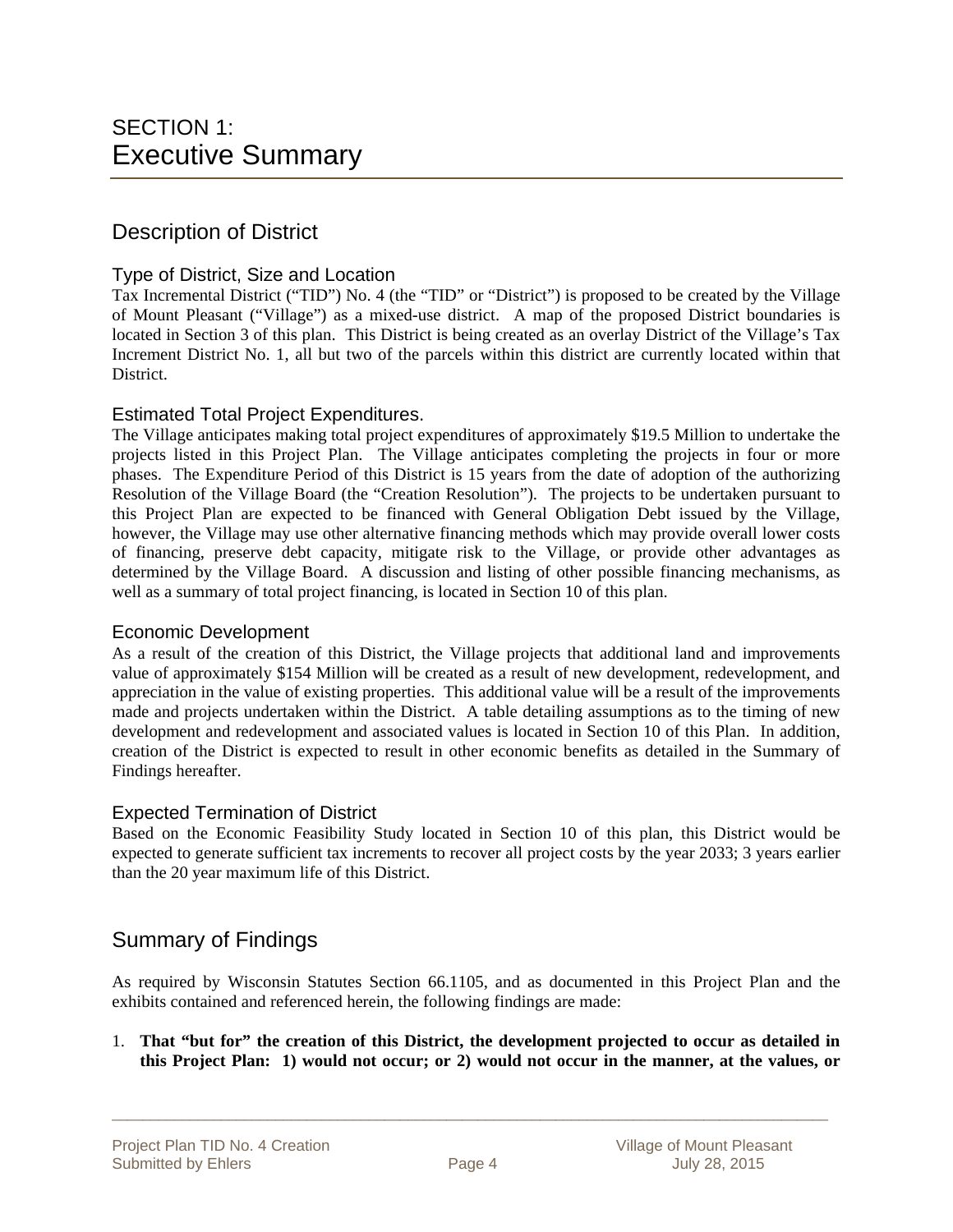**within the timeframe desired by the Village.** In making this determination, the Village has considered the following information:

- Some of the sites proposed for development have remained vacant due to lack of adequate infrastructure. Given that the sites have not developed as would have been expected under normal market conditions, it is the judgment of the Village that the use of Tax Incremental Financing ("TIF") will be required to provide the necessary infrastructure and inducements to encourage development on the sites consistent with that desired by the Village.
- In order to make the areas included within the District suitable for development, the Village will need to make a substantial investment to pay for the costs of: right-of-way and easement acquisition, site preparation, installation of utilities; installation of streets and related streetscape items; development incentive payments, and other associated costs. Due to the extensive initial investment in public infrastructure that is required in order to allow development to occur, the Village has determined that development of the area will not occur solely as a result of private investment. Accordingly, the Village finds that absent the use of TIF, development of the area is unlikely to occur.
- 2. **The economic benefits of the Tax Incremental District, as measured by increased employment, business and personal income, and property value, are sufficient to compensate for the cost of the improvements.** In making this determination, the Village has considered the following information:
	- As demonstrated in the Economic Feasibility Section of this Project Plan, the tax increments projected to be collected are more than sufficient to pay for the proposed project costs. On this basis alone, the finding is supported.

#### 3. **The benefits of the proposal outweigh the anticipated tax increments to be paid by the owners of property in the overlying taxing jurisdictions.**

- If approved, the District's creation would become effective for valuation purposes as of January 1, 2015. As of this date, the values of all existing development would be frozen and the property taxes collected on this base value would continue to be distributed amongst the various taxing entities as they currently are now. Taxes levied on any additional value established within the District due to new construction, renovation or appreciation of property values occurring after January 1, 2015 would be collected by the TID and used to repay the costs of TIF-eligible projects undertaken within the District.
- Since the development expected to occur is unlikely to take place or in the same manner without the use of TIF (see Finding #1) and since the District will generate economic benefits that are more than sufficient to compensate for the cost of the improvements (see Finding #2), the Village reasonably concludes that the overall benefits of the District outweigh the anticipated tax increments to be paid by the owners of property in the overlying taxing jurisdictions. It is further concluded that since the "but for" test is satisfied, there would, in fact, be no foregone tax increments to be paid in the event the District is not created. As required by Section 66.1105(4)(i)4., a calculation of the share of projected tax increments estimated to be paid by the owners of property in the overlying taxing jurisdictions has been made and can be found in Appendix A of this plan.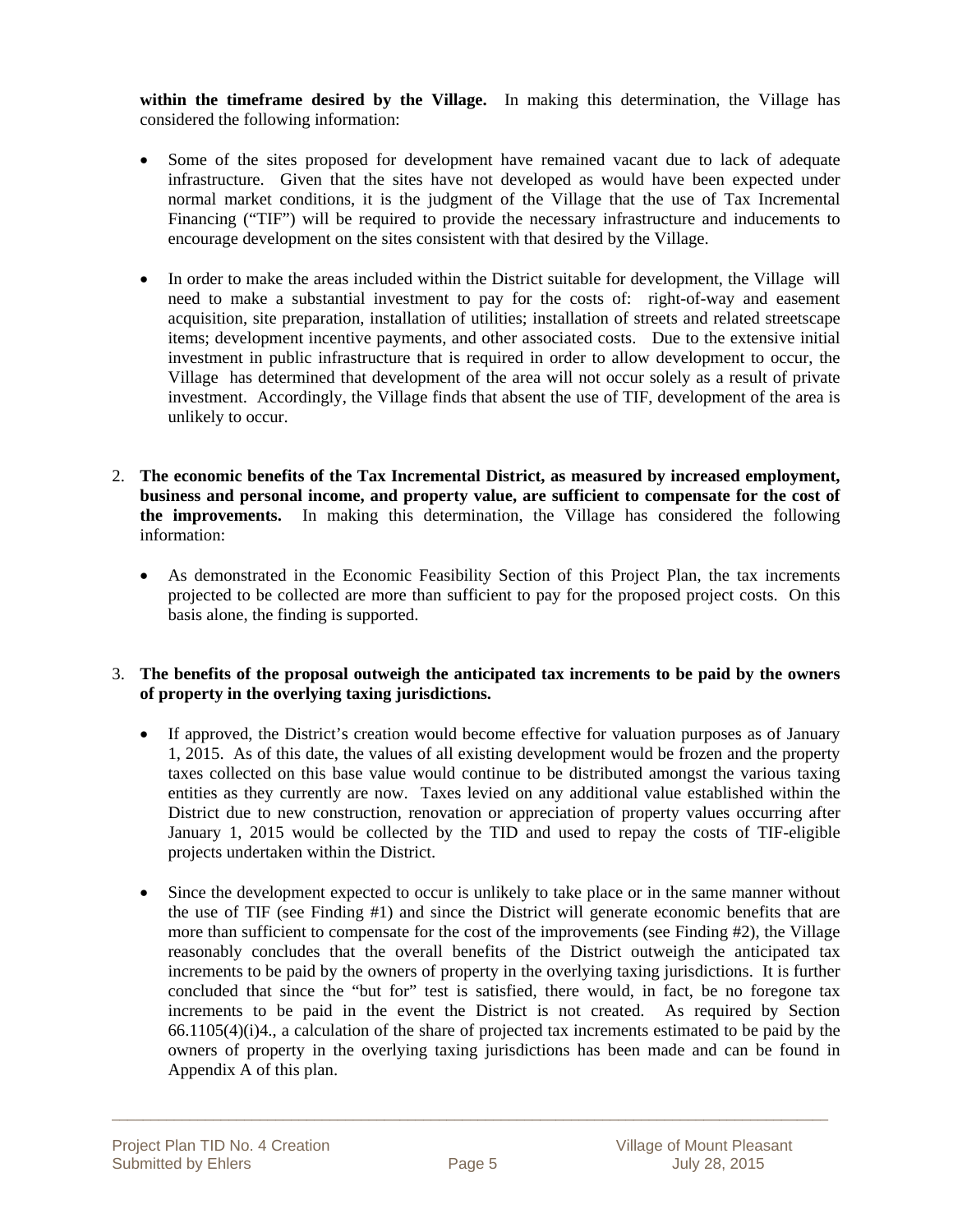- 4. Not less than 50% by area of the real property within the District is suitable for a combination of industrial and commercial uses, defined as "mixed-use development" within the meaning of Wisconsin Statutes Section 66.1105(2)(cm).
- 5. Based upon the findings, as stated above, the District is declared to be a mixed-use District based on the identification and classification of the property included within the District.
- 6. The project costs relate directly to promoting mixed-use development in the District consistent with the purpose for which the District is created.
- 7. The improvement of such area is likely to enhance significantly the value of substantially all of the other real property in the District.
- 8. The equalized value of taxable property of the District, plus the value increment of all existing tax incremental districts within the Village, does not exceed 12% of the total equalized value of taxable property within the Village.
- 9. The Village estimates that less than 35% of the territory within the District will be devoted to retail business at the end of the District's maximum expenditure period, pursuant to Wisconsin Statutes Sections 66.1105(5)(b) and 66.1105(6)(am)1.
- 10. The Project Plan for the District in the Village is feasible, and is in conformity with the master plan of the Village.

# SECTION 2: Type and General Description of District

The District is being created by the Village under the authority provided by Wisconsin Statutes Section 66.1105. The District is created as a "Mixed Use District" based upon a finding that at least 50%, by area, of the real property within the District is suitable for a combination of industrial and commercial as defined within the meaning of Wisconsin Statutes Section 66.1105(2)(cm) (See Section 5 of this plan for a breakdown of District parcels by class and calculation of compliance with the 50% test). This District is being created as an overlay District of the Village's Tax Increment District No. 1, all but two of the parcels within this district are currently located within that District.

A map depicting the boundaries of the District is found in Section 3 of this Plan. A map depicting the proposed uses of the District is found in Section 8 of this plan. The Village intends that TIF will be used to assure that a combination of private industrial and development occurs within the District consistent with the Village's development objectives. This will be accomplished by installing public improvements and making necessary related expenditures to induce and promote development within the District. The goal is to increase the tax base and to provide for and preserve employment opportunities within the Village. The project costs included in the Plan relate directly to promoting mixed-use development in the District consistent with the purpose for which the District is created.

Based upon the findings, as stated within this Plan, the District is declared to be a mixed-use District based on the identification and classification of the property included within the district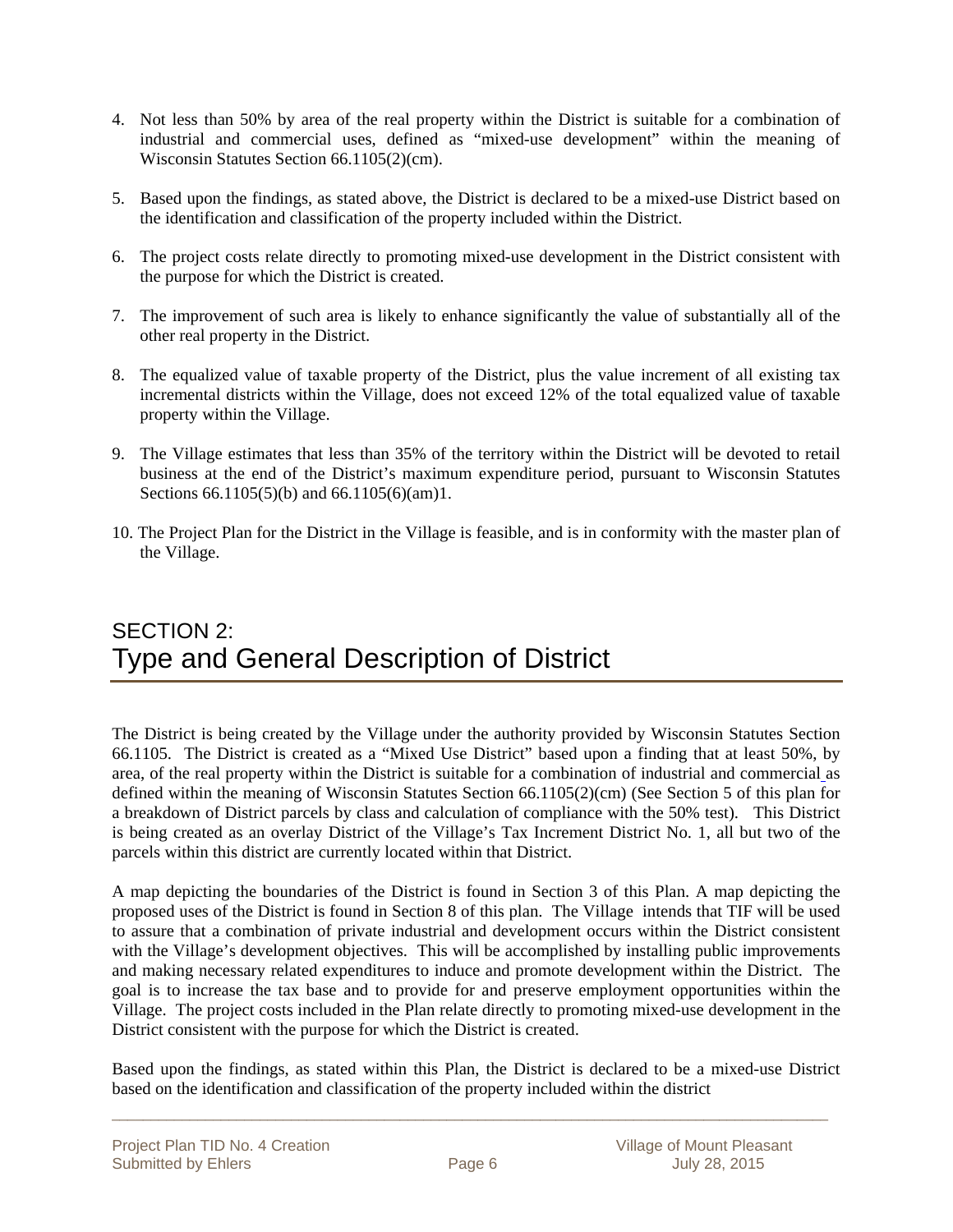# SECTION 3: Preliminary Map of Proposed District Boundary

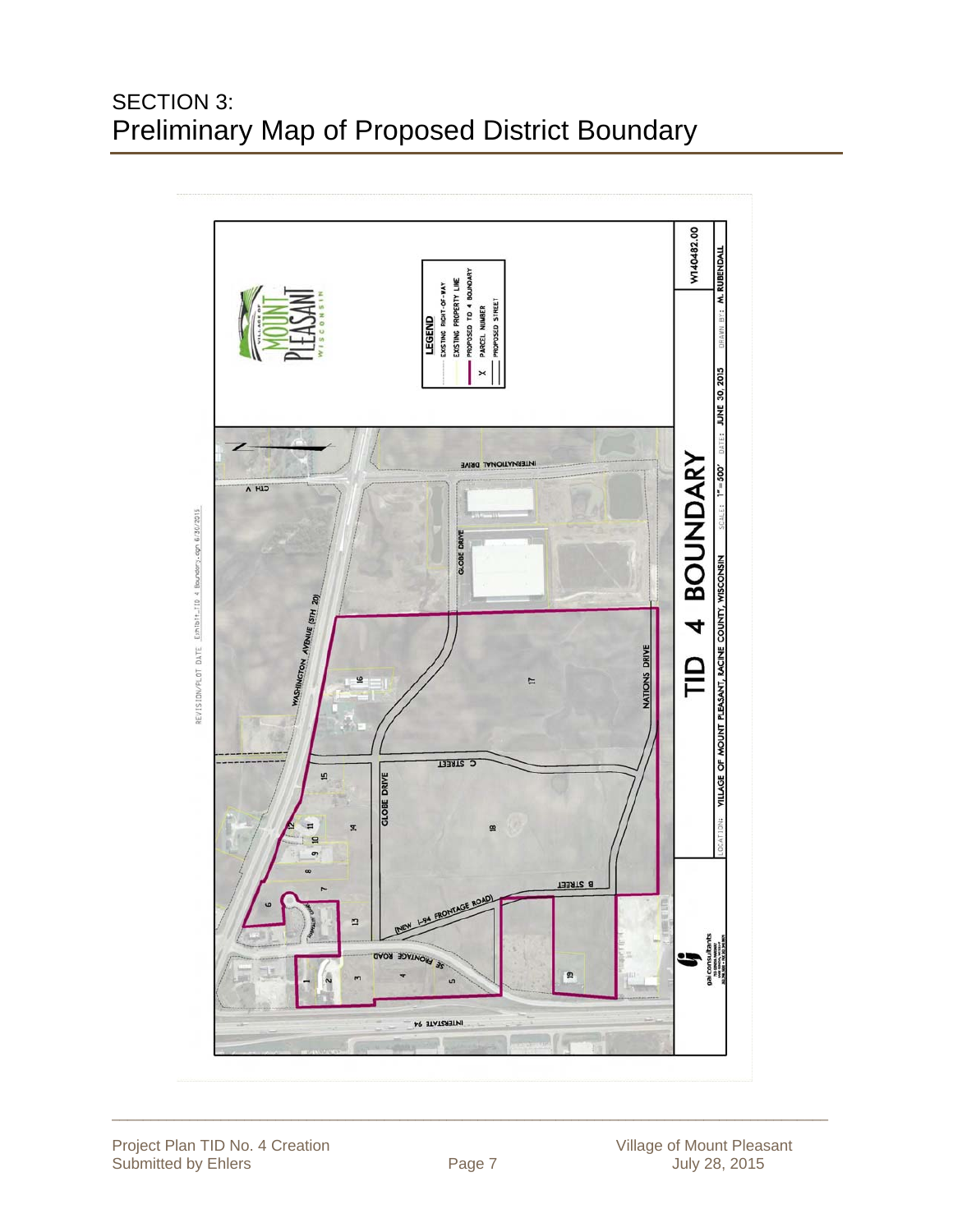# SECTION 4: Maps Showing Existing Uses and Conditions

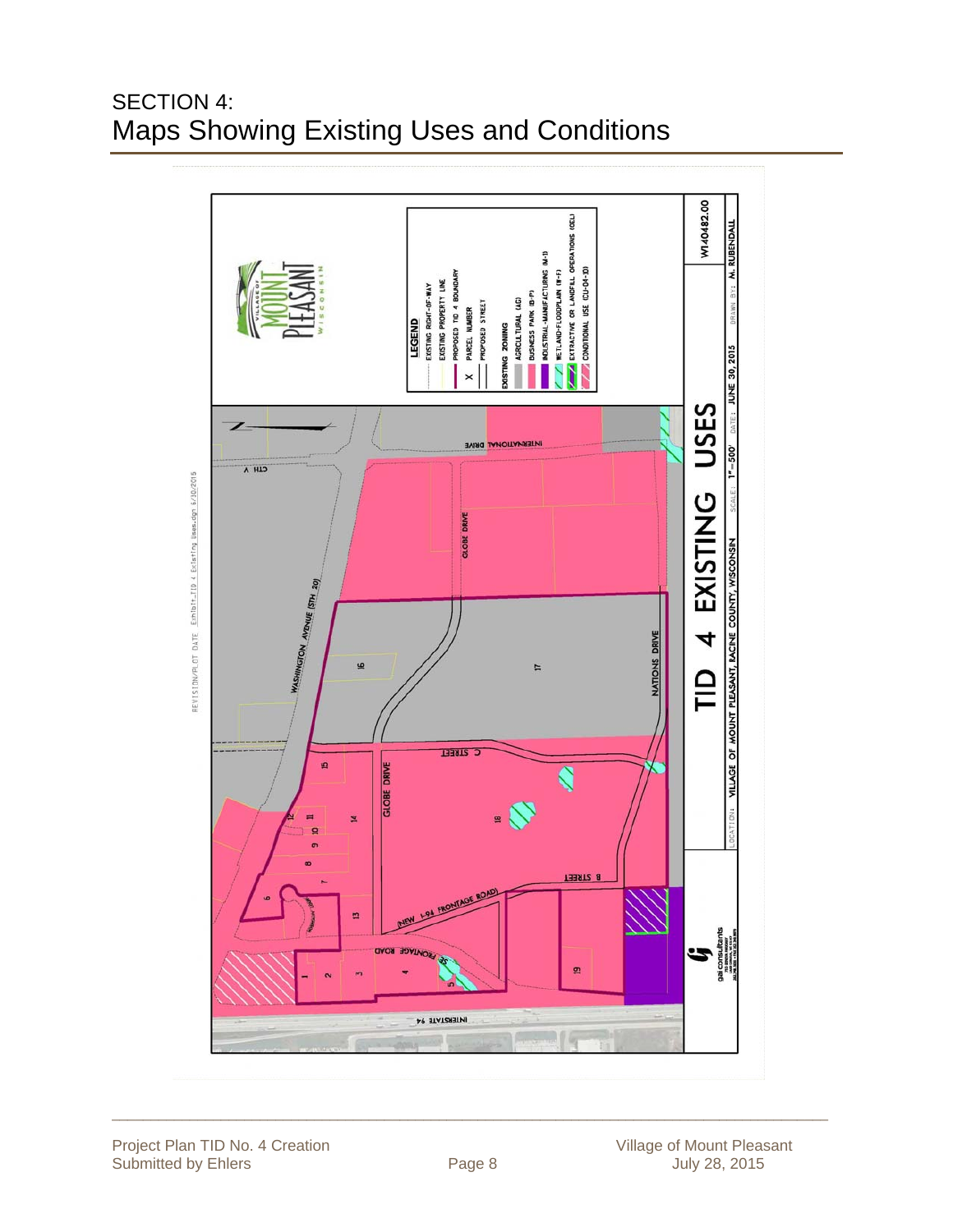\_\_\_\_\_\_\_\_\_\_\_\_\_\_\_\_\_\_\_\_\_\_\_\_\_\_\_\_\_\_\_\_\_\_\_\_\_\_\_\_\_\_\_\_\_\_\_\_\_\_\_\_\_\_\_\_\_\_\_\_\_\_\_\_\_\_\_\_\_\_\_\_\_\_\_\_\_\_\_\_\_\_\_\_\_\_\_\_\_\_\_\_

### Village of Mount Pleasant, WI

#### D No. 4 Mixed-Use Creation

|                 | Village of Mount Pleasant, WI      |                                                     |                                               |              |                                                       |                 |                               |        |                  |                          |                 |                        |                             |                  |                                       |                                |                                |                                 |                           |                                |                  |
|-----------------|------------------------------------|-----------------------------------------------------|-----------------------------------------------|--------------|-------------------------------------------------------|-----------------|-------------------------------|--------|------------------|--------------------------|-----------------|------------------------|-----------------------------|------------------|---------------------------------------|--------------------------------|--------------------------------|---------------------------------|---------------------------|--------------------------------|------------------|
|                 | TID No. 4 Mixed-Use Creation       |                                                     |                                               |              |                                                       |                 |                               |        |                  |                          |                 |                        |                             |                  |                                       |                                |                                |                                 |                           |                                |                  |
|                 | <b>Base Property Information</b>   |                                                     |                                               |              |                                                       |                 |                               |        |                  |                          |                 |                        |                             |                  |                                       |                                |                                |                                 |                           |                                |                  |
|                 |                                    | <b>Property Information</b>                         |                                               |              |                                                       |                 | <b>Assessment Information</b> |        |                  |                          |                 | <b>Equalized Value</b> |                             |                  |                                       |                                | <b>District Classification</b> |                                 |                           | <b>Comments</b>                |                  |
| Map Ref # Phase | Parcel Number                      | <b>Street Address</b>                               | Owner                                         | Acreage      | unicipally<br>Owned<br>exed Pc<br>1/1/04<br>≙ ڱ<br>ঁত | Land            | Imp                           | PP     | Total            | Equalized<br>Value Ratio | Land            | Imp                    | PP                          | Total            | Industrial<br>(Zoned and<br>Suitable) | Commercial/<br><b>Business</b> | Existing<br>Residential        | Newly<br>Platted<br>Residential | Suitable for<br>Mixed Use |                                |                  |
|                 | 151032218025050                    | SE Frontage Road                                    | <b>B&amp;G Realty LLC</b>                     | 1.84         |                                                       | 400,800         |                               |        | 400,800          | 100.29%                  | 399,647         | $\mathbf 0$            | $\Omega$                    | 399,647          |                                       | 1.84                           |                                |                                 | 1.84                      |                                |                  |
|                 | 151032218012000                    | 1033 S Frontage Road                                | Ashvinkumar V & Usha A Sha                    | 2.88         |                                                       | 654,500         | 53,600                        |        | 708,100          | 100.29%                  | 652,618         | 53,446                 |                             | 706,063          |                                       | 2.88                           |                                |                                 | 2.88                      |                                |                  |
|                 | 151032218014000                    | SE Frontage Road                                    | Charnick LLC                                  | 3.50         | X                                                     | 280,600         |                               |        | 280,600          | 100.29%                  | 279,793         | 0                      |                             | 279,793          |                                       | 3.5                            |                                |                                 | 3.50                      |                                |                  |
|                 | 151032218021000                    | SE Frontage Road                                    | <b>Woodstock Group</b>                        | 5.66         | $\boldsymbol{\mathsf{x}}$                             | 5,000           |                               |        | 5,000            | 100.29%                  | 4,986           | $\Omega$               |                             | 4,986            |                                       | 5.66                           |                                |                                 | 5.66                      |                                |                  |
|                 | 51032218020000                     | SE Frontage Road                                    | MLG/Hwy 20 LTD Partnership                    | 2.48         | $\mathbf{x}$                                          | 500             |                               |        | 500              | 100.29%                  | 499             |                        |                             | 499              |                                       | 2.48                           |                                |                                 | 2.48                      |                                |                  |
| -6              | 151032218009100                    | <b>Hospitality Court</b>                            | MLG/Hwy 20 LTD Partnership                    | 2.77         | $\mathsf{x}$                                          | 600             |                               |        | 600              | 100.29%                  | 598             | $\Omega$               | $\Omega$                    | 598              |                                       | 2.771                          |                                |                                 |                           | 2.77 CSM 3146 January 2015     |                  |
|                 | 151032218009200                    | <b>Hospitality Court</b>                            | MLG/Hwy 20 LTD Partnership                    | 2.27         | $\mathsf{x}$                                          | 500             |                               |        | 500              | 100.29%                  | 499             |                        |                             | 499              |                                       | 2.274                          |                                |                                 |                           | 2.27 CSM 3146 January 2015     |                  |
| 8               | 151032218015020                    | <b>Washington Avenue</b>                            | Nareshkumar B. Patel                          | 2.93         | X                                                     | 600             |                               |        | 600              | 100.29%                  | 598             | $\Omega$               |                             | 598              |                                       | 2.93                           |                                |                                 | 2.93                      |                                |                  |
| 9               | 151032218015010                    | 13303 Washington Avenue                             | The Mt Pleasant Group LLC                     | 3.01         | $\times$                                              | 327,800         | 598,700                       | 20,700 | 947,200          | 100.29%                  | 326,857         | 596,978                | 20,640                      | 944,476          |                                       | 3.01                           |                                |                                 | 3.01                      |                                |                  |
| 10              | 51032218009003                     | Washington Avenue                                   | MLG/Hwy 20 LTD Partnership                    | 0.33         | $\mathsf{x}$                                          | 3.000           |                               |        | 3.000            | 100.29%                  | 2,991           | $\Omega$               | $\Omega$<br>$\Omega$        | 2,991            |                                       | 0.33                           |                                |                                 | 0.33                      |                                |                  |
| 11              | 151032218009001<br>151032218009002 | 13249 Washington Avenue<br><b>Washington Avenue</b> | Jeffrey Knepper<br>MLG/Hwy 20 LTD Partnership | 1.35<br>0.31 | $\times$                                              | 92,100<br>3,000 | 117,600                       |        | 209,700<br>3,000 | 100.29%<br>100.29%       | 91,835<br>2,991 | 117,262<br>$\Omega$    |                             | 209,097<br>2,991 |                                       | 1.35<br>0.31                   |                                |                                 | 1.35<br>0.31              |                                |                  |
| 12<br>13        | 151032218014010                    | SE Frontage Road                                    | Racine Hospitality LLC                        | 2.71         | $\mathsf{x}$<br>$\boldsymbol{\mathsf{x}}$             | 500             |                               |        | 500              | 100.29%                  | 499             | $\Omega$               |                             | 499              |                                       | 2.71                           |                                |                                 | 2.71                      |                                |                  |
| 14              | 151032218009000                    | Washington Avenue                                   | MLG/Hwy 20 LTD Partnership                    | 15.05        | $\mathsf{x}$                                          | 600             |                               |        | 600              | 100.29%                  | 598             | $\Omega$               |                             | 598              |                                       | 15.05                          |                                |                                 |                           | 15.05 remnant of CSM 3146      |                  |
| 15              | 151032218009005                    | <b>Washington Avenue</b>                            | MLG/Hwy 20 LTD Partnership                    | 3.00         | $\times$                                              | 25,000          | 3,500                         |        | 28,500           | 100.29%                  | 24,928          | 3,490                  | $\Omega$                    | 28,418           |                                       |                                |                                |                                 | 3.00                      |                                |                  |
| 16              | 151032218008000                    | 12813 Washington Avenue                             | Borzynski Brothers Propertie                  | 3.49         | $\times$                                              | 98,000          | 171,300                       |        | 269,300          | 100.29%                  | 97,718          | 170,807                | $\Omega$                    | 268,525          |                                       | 3.49                           |                                |                                 | 3.49                      |                                |                  |
|                 | 151032218022000                    | 12911 Washington Avenue                             | Lewis Family Trust                            | 93.69        | x                                                     | 59,500          | 87,600                        |        | 147,100          | 100.29%                  | 59,329          | 87,348                 |                             | 146,677          | 65.58                                 | 28.11                          |                                |                                 | 93.69                     |                                |                  |
| 18              | 151032218020000                    | SE Frontage Road                                    | MLG/Hwy 20 LTD Partnership                    | 110.27       | $\times$                                              | 22,800          |                               |        | 22,800           | 100.29%                  | 22,734          | $\mathbf{0}$           |                             | 22,734           | 88.22                                 | 22.05                          |                                |                                 |                           | 110.27 Plat/CSM likely in 2015 |                  |
| 19              | 151032218020030                    | 1701 SE Frontage Road                               | Joseph & Anna Fox                             | 2.72         | $\mathsf{x}$                                          | 243,100         | 255,800                       |        | 498,900          | 100.29%                  | 242,401         | 255,064                | $\Omega$                    | 497,465          |                                       |                                |                                |                                 | 0.00                      |                                |                  |
|                 |                                    |                                                     |                                               |              |                                                       |                 |                               |        |                  |                          |                 |                        |                             |                  |                                       |                                |                                |                                 |                           |                                |                  |
|                 |                                    |                                                     | <b>Total Acreage</b>                          | 260.27       |                                                       | 2,218,500       | 1,288,100                     | 20,700 | 3,527,300        |                          | 2,212,119       | 1,284,395              | 20,640                      |                  | 153.799                               | 103.746                        | $\Omega$                       |                                 | 257.545                   |                                |                  |
|                 |                                    |                                                     |                                               |              |                                                       |                 |                               |        |                  |                          |                 |                        |                             |                  | 59.09%                                | 39.86%                         | 0.00%                          | 0.00%                           | 98.95%                    |                                |                  |
|                 |                                    |                                                     |                                               |              |                                                       |                 |                               |        |                  |                          |                 |                        | <b>Estimated Base Value</b> | 3,517,155        |                                       |                                |                                |                                 |                           |                                | <b>Version 3</b> |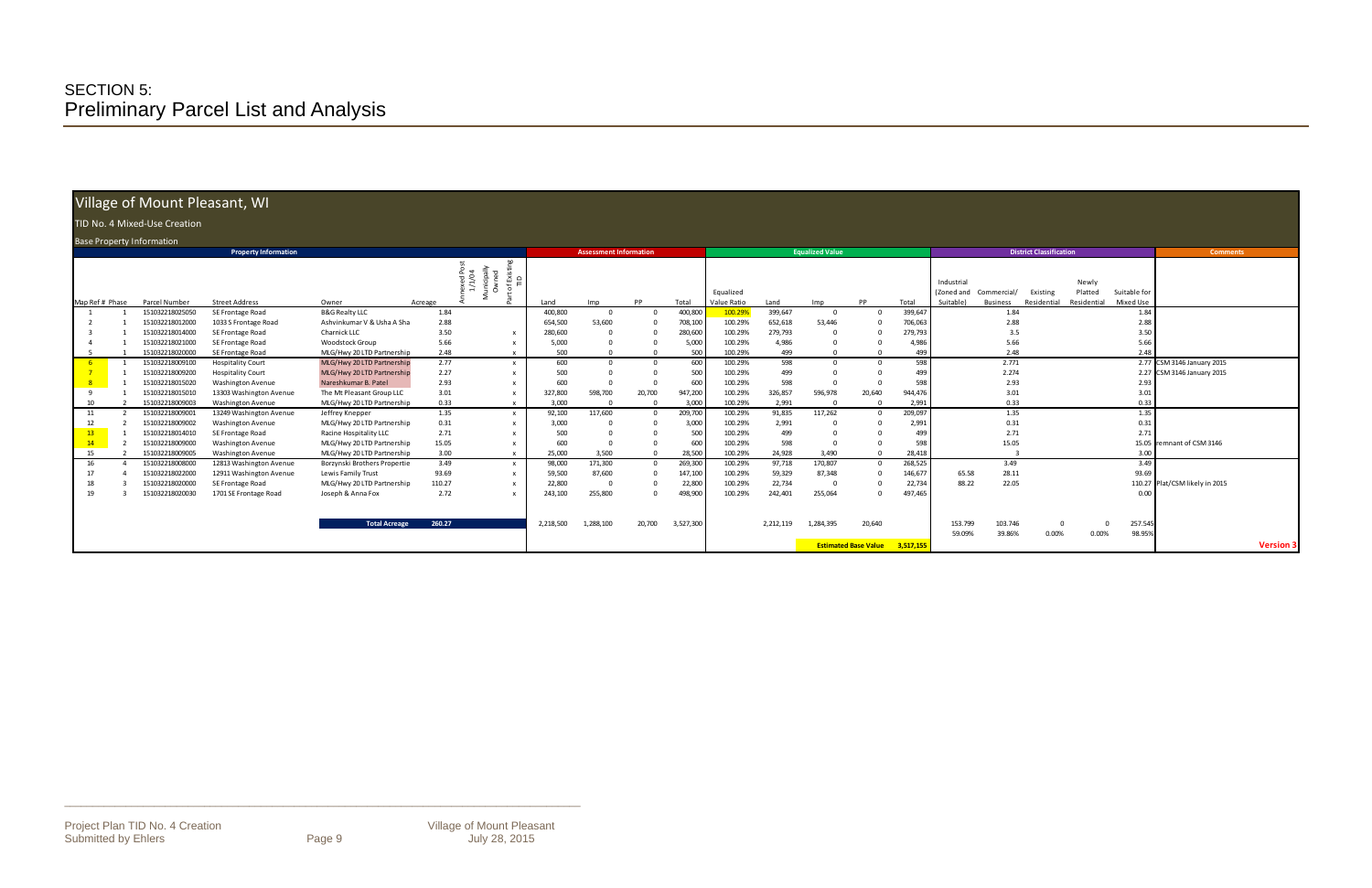The following calculations demonstrate that the Village is in compliance with Wisconsin Statutes Section.66.1105(4)(gm)4.c., which requires that the equalized value of the taxable property in the proposed District, plus the value increment of all existing tax incremental districts, does not exceed 12% of the total equalized value of taxable property within the Village.

The equalized value of the increment of existing tax incremental districts within the Village, plus the base value of the proposed District, totals \$73,496,755. This value is less than the maximum of \$285,703,836 in equalized value that is permitted for the Village of Mount Pleasant. The Village is therefore in compliance with the statutory equalized valuation test and may proceed with creation of this District.

|                                           | <b>Villageof Mount Pleasant, Wisconsin</b>                  |                  |                   |                                                                                          |
|-------------------------------------------|-------------------------------------------------------------|------------------|-------------------|------------------------------------------------------------------------------------------|
|                                           | <b>Tax Increment District #4</b>                            |                  |                   |                                                                                          |
|                                           | <b>Valuation Test Compliance Calculation</b>                |                  |                   |                                                                                          |
| <b>Creation Date</b>                      | 9/15/2015                                                   |                  |                   |                                                                                          |
|                                           | <b>Valuation Data</b><br><b>Currently Available</b><br>2014 | Dollar<br>Charge | Percent<br>Change | <b>Valuation Data</b><br>Est. Creation Date                                              |
| Total EV (TID In)                         | 2,380,865,300                                               |                  |                   | 2,380,865,300                                                                            |
| 12% Test                                  | 285,703,836                                                 |                  |                   | 285,703,836                                                                              |
| Increment of Existing TIDs                |                                                             |                  |                   |                                                                                          |
| <b>TID#1</b><br>TID H2                    | 38,935,500<br>31,044,100                                    |                  |                   | 38,935,500<br>31,044,100<br>$\mathbf{0}$<br>$\mathbf{0}$<br>$\mathbf{0}$<br>$\mathbf{0}$ |
| <b>Total Existing Increment</b>           | 69,979,600                                                  |                  |                   | 69,979,600                                                                               |
| Projected Base of New or Amended District | 3,517,155                                                   |                  |                   | 3,517,155                                                                                |
| Total Value Subject to 12% Test           | 73,496,755                                                  |                  |                   | 73,496,755                                                                               |
| Compliance                                | <b>PASS</b>                                                 |                  |                   | <b>PASS</b>                                                                              |
|                                           |                                                             |                  |                   | <b>Version 3</b>                                                                         |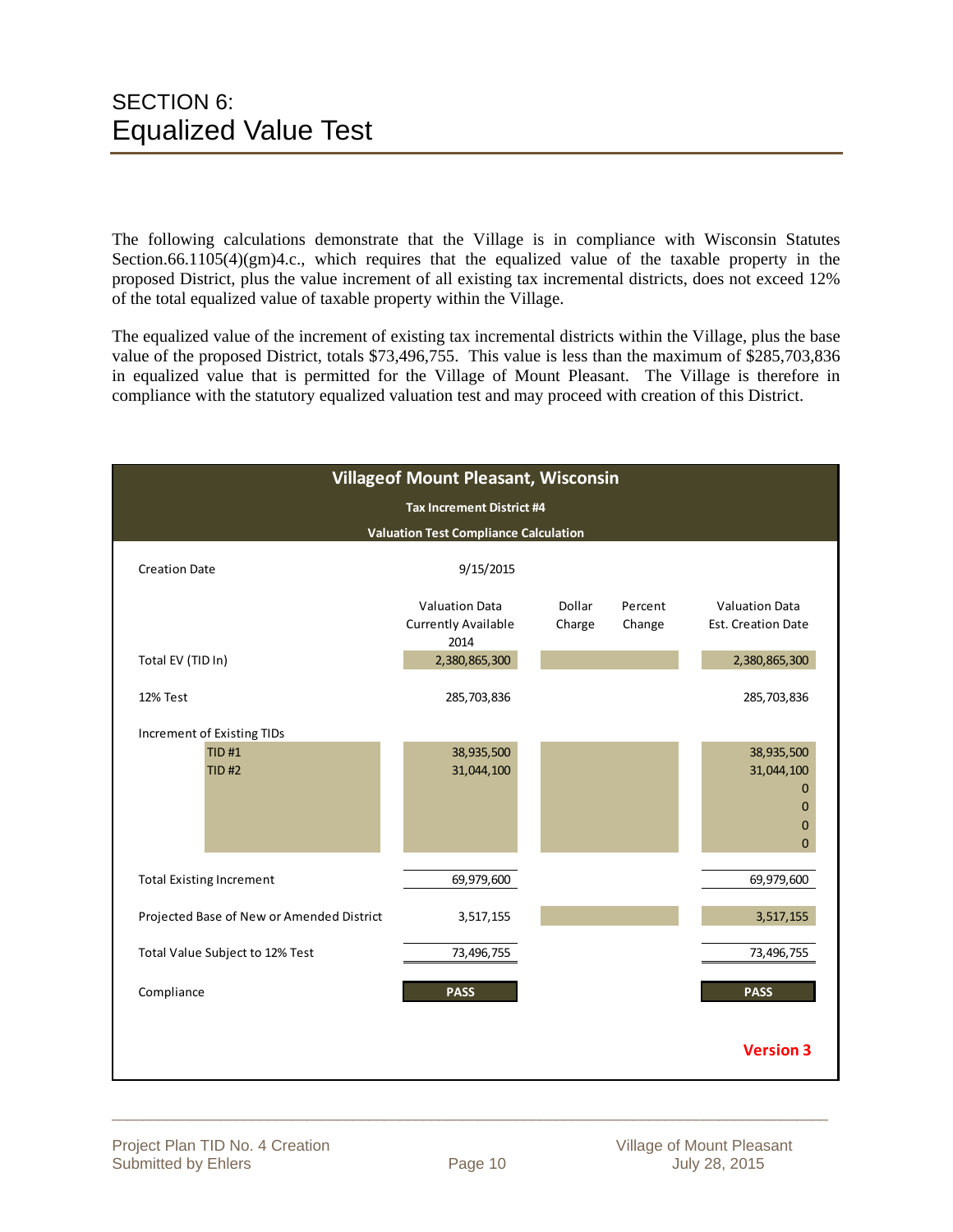# SECTION 7: Statement of Kind, Number and Location of Proposed Public Works and Other Projects

The following is a list of public works and other TIF-eligible projects that the Village expects to implement in conjunction with this District. Any costs necessary or convenient to the creation of the District or directly or indirectly related to the public works and other projects are considered "Project Costs" and eligible to be paid with tax increment revenues of the District.

### Property, Right-of-Way and Easement Acquisition

#### Property Acquisition for Development

In order to promote and facilitate development and/or redevelopment the Village may acquire property within the District. The cost of property acquired, and any costs associated with the transaction, are eligible Project Costs. Following acquisition, other Project Costs within the categories detailed in this Section may be incurred in order to make the property suitable for development and/or redevelopment. Any revenue received by the Village from the sale of property acquired pursuant to the execution of this Plan will be used to reduce the total project costs of the District. If total Project Costs incurred by the Village to acquire property and make it suitable for development and/or redevelopment exceed the revenues or other consideration received from the sale or lease of that property, the net amount shall be considered "real property assembly costs" as defined in Wisconsin Statutes Section 66.1105(2)(f)1.c., and subject to recovery as an eligible Project Cost.

#### Property Acquisition for Conservancy

In order to promote the objectives of this Plan, the Village intends to acquire property within the District that it will designate for conservancy. These conservancy objectives include: preserving historic resources or sensitive natural features; protection of scenic and historic views; maintaining habitat for wildlife; maintaining adequate open space; reduction of erosion and sedimentation by preserving existing vegetation; and providing adequate areas for management of stormwater. The cost of property acquired for conservancy, and any costs associated with the transaction, are eligible Project Costs.

#### Acquisition of Rights-of-Way

The Village may need to acquire property to allow for installation of streets, driveways, sidewalks, utilities, stormwater management practices and other public infrastructure. Costs incurred by the Village to identify, negotiate and acquire rights-of-way are eligible Project Costs.

#### Acquisition of Easements

The Village may need to acquire temporary or permanent easements to allow for installation and maintenance of streets, driveways, sidewalks, utilities, stormwater management practices and other public infrastructure. Costs incurred by the Village to identify, negotiate and acquire easement rights are eligible Project Costs.

#### Relocation Costs

If relocation expenses are incurred in conjunction with the acquisition of property, those expenses are eligible Project Costs. These costs may include, but are not limited to: preparation of a relocation plan; allocations of staff time; legal fees; publication of notices; obtaining appraisals; and payment of relocation benefits as required by Wisconsin Statutes Sections 32.19 and 32.195.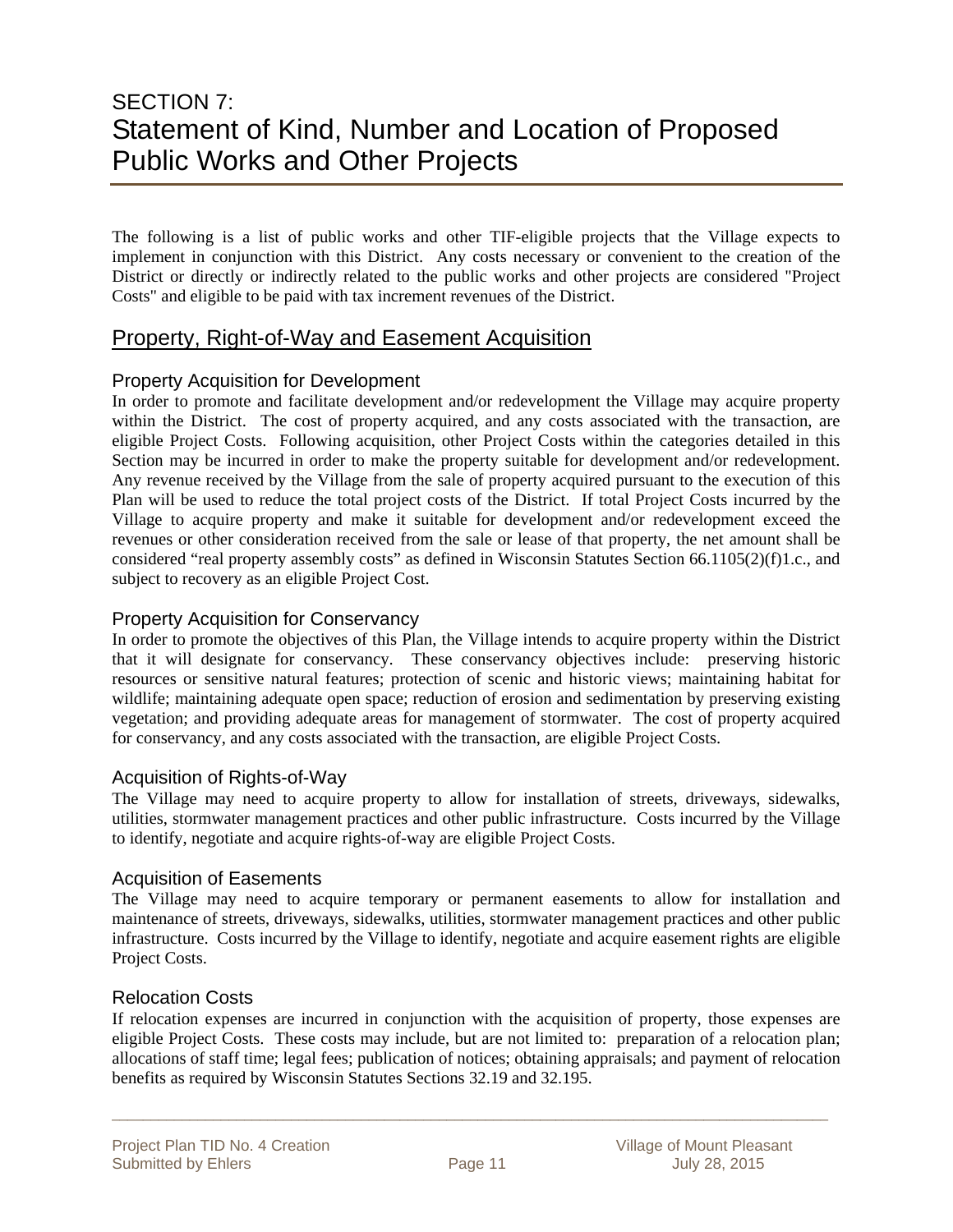### Site Preparation Activities

#### Environmental Audits and Remediation

There have been no known environmental studies performed within the proposed District. If, however, it becomes necessary to evaluate any land or improvement within the District, any cost incurred by the Village related to environmental audits, testing, and remediations are eligible Project Costs.

#### **Demolition**

In order to make sites suitable for development and/or redevelopment, the Village may incur costs related to demolition and removal of structures or other land improvements, to include abandonment of wells or other existing utility services.

#### Site Grading

Land within the District may require grading to make it suitable for development and/or redevelopment, to provide access, and to control stormwater runoff. The Village may need to remove and dispose of excess material, or bring in fill material to provide for proper site elevations. Expenses incurred by the Village for site grading are eligible Project Costs.

### **Utilities**

#### Sanitary Sewer System Improvements

There are inadequate sanitary sewer facilities serving areas of the District. To allow development to occur, the Village will need to construct, alter, rebuild or expand sanitary sewer infrastructure within the District. Eligible Project Costs include, but are not limited to, construction, alteration, rebuilding or expansion of: collection mains; manholes and cleanouts; service laterals; force mains; interceptor sewers; pumping stations; lift stations; and all related appurtenances. To the extent sanitary sewer projects undertaken within the District provide direct benefit to land outside of the District, the Village will make an allocation of costs based on such benefit. Those costs corresponding to the benefit allocated to land within the District, and necessitated by the implementation of the Project Plan, are eligible Project Costs. Implementation of the Project Plan may also require that the Village construct, alter, rebuild or expand sanitary sewer infrastructure located outside of the District. That portion of the costs of sanitary sewer system projects undertaken outside the District which are necessitated by the implementation of the Project Plan are eligible Project Costs. Any improvements to wastewater treatment facilities, although not within the ½ mile radius, are eligible project cost under Section 66.1105(2)(f)1 k.

#### Water System Improvements

There are inadequate water distribution facilities serving areas of the District. To allow development to occur, the Village will need to construct, alter, rebuild or expand water system infrastructure within the District. Eligible Project Costs include, but are not limited to, construction, alteration, rebuilding or expansion of: distribution mains; manholes and valves; hydrants; service laterals; pumping stations; wells; water treatment facilities; storage tanks and reservoirs; and all related appurtenances. To the extent water system projects undertaken within the District provide direct benefit to land outside of the District, the Village will make an allocation of costs based on such benefit. Those costs corresponding to the benefit allocated to land within the District, and necessitated by the implementation of the Project Plan, are eligible Project Costs. Implementation of the Project Plan may also require that the Village construct, alter, rebuild or expand water system infrastructure located outside of the District. That portion of the costs of water system projects undertaken outside the District which are necessitated by the implementation of the Project Plan are eligible Project Costs.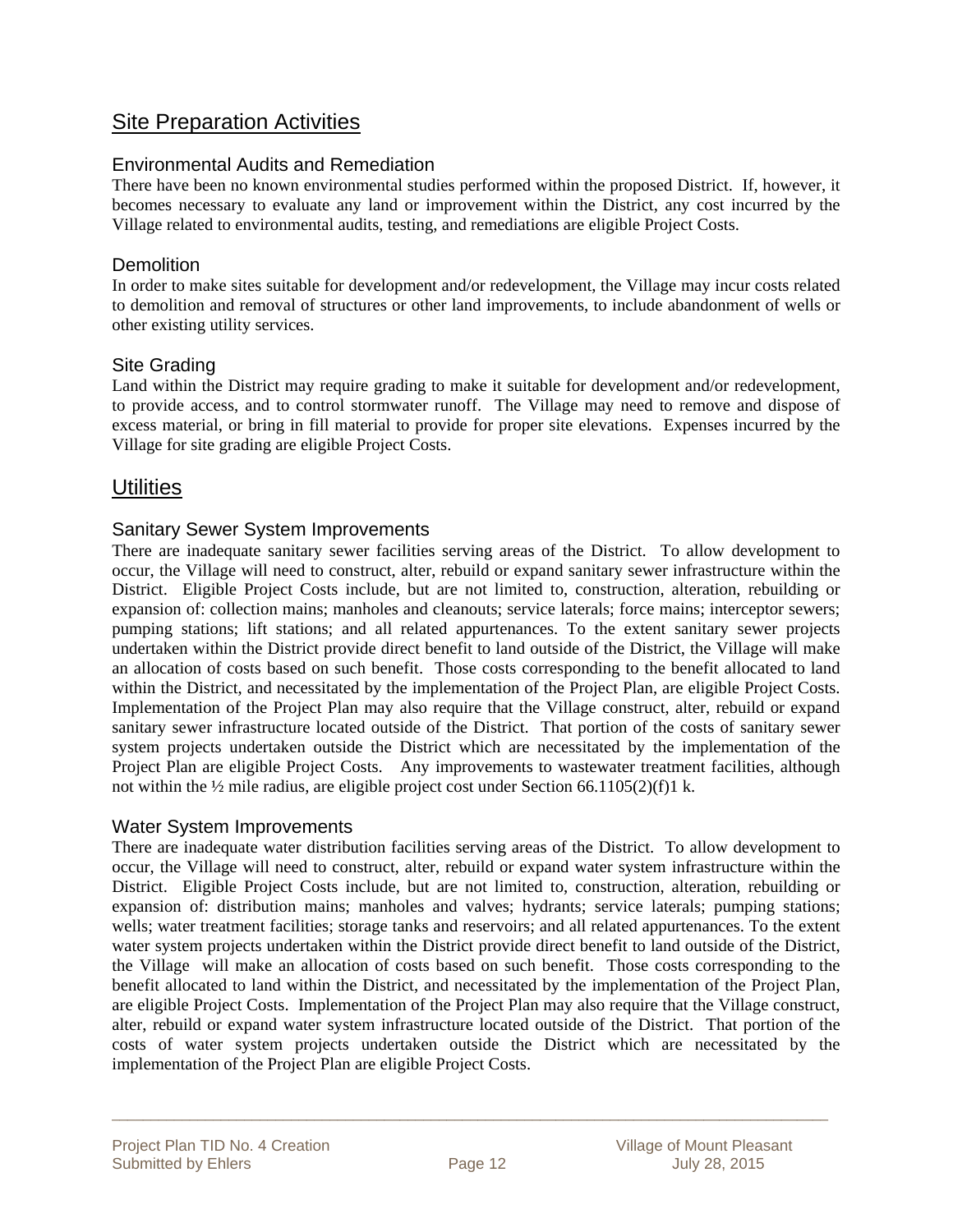#### Stormwater Management System Improvements

Development within the District will cause stormwater runoff and environmental contamination. To manage this stormwater runoff, the Village may need to construct, alter, rebuild or expand stormwater management infrastructure within the District. Eligible Project Costs include, but are not limited to, construction, alteration, rebuilding or expansion of: stormwater collection mains; inlets, manholes and valves; service laterals; ditches; culvert pipes; box culverts; and infiltration, filtration and detention Best Management Practices (BMP's). To the extent stormwater management system projects undertaken within the District provide direct benefit to land outside of the District, the Village will make an allocation of costs based on such benefit. Those costs corresponding to the benefit allocated to land within the District, and necessitated by the implementation of the Project Plan, are eligible Project Costs. Implementation of the Project Plan may also require that the Village construct, alter, rebuild or expand stormwater management infrastructure located outside of the District. That portion of the costs of stormwater management system projects undertaken outside the District which are necessitated by the implementation of the Project Plan are eligible Project Costs.

#### Electric Service

In order to create sites suitable for development, the Village may incur costs to provide, relocate or upgrade electric services. Relocation may require abandonment and removal of existing poles or towers, installation of new poles or towers, or burying of overhead electric lines. Costs incurred by the Village to undertake this work are eligible Project Costs.

#### Gas Service

In order to create sites suitable for development, the Village may incur costs to provide, relocate or upgrade gas mains and services. Costs incurred by the Village to undertake this work are eligible Project Costs.

#### Communications Infrastructure

In order to create sites suitable for development, the Village may incur costs to provide, relocate or upgrade infrastructure required for voice and data communications, including, but not limited to: telephone lines, cable lines and fiber optic cable. Costs incurred by the Village to undertake this work are eligible Project Costs.

### Streets and Streetscape

#### Street Improvements

There are inadequate street improvements serving areas of the District. To allow development to occur, the Village may need to construct and/or reconstruct streets, highways, alleys, access drives and parking areas. Eligible Project Costs include, but are not limited to: excavation; removal or placement of fill; construction of road base; asphalt or concrete paving or repaving; installation of curb and gutter; installation of sidewalks and bicycle lanes; installation of culverts, box culverts; utility relocation, to include burying overhead utility lines; street lighting; installation of traffic control signage and traffic signals; pavement marking; right-of-way restoration; installation of retaining walls; and installation of fences, berms, and landscaping.

#### Streetscaping and Landscaping

 In order to attract development consistent with the objectives of this Plan, the Village may install amenities to enhance development sites, rights-of-way and other public spaces. These amenities include, but are not limited to: landscaping; lighting of streets, sidewalks, parking areas and public areas; installation of planters, benches, clocks, tree rings, trash receptacles and similar items; and installation of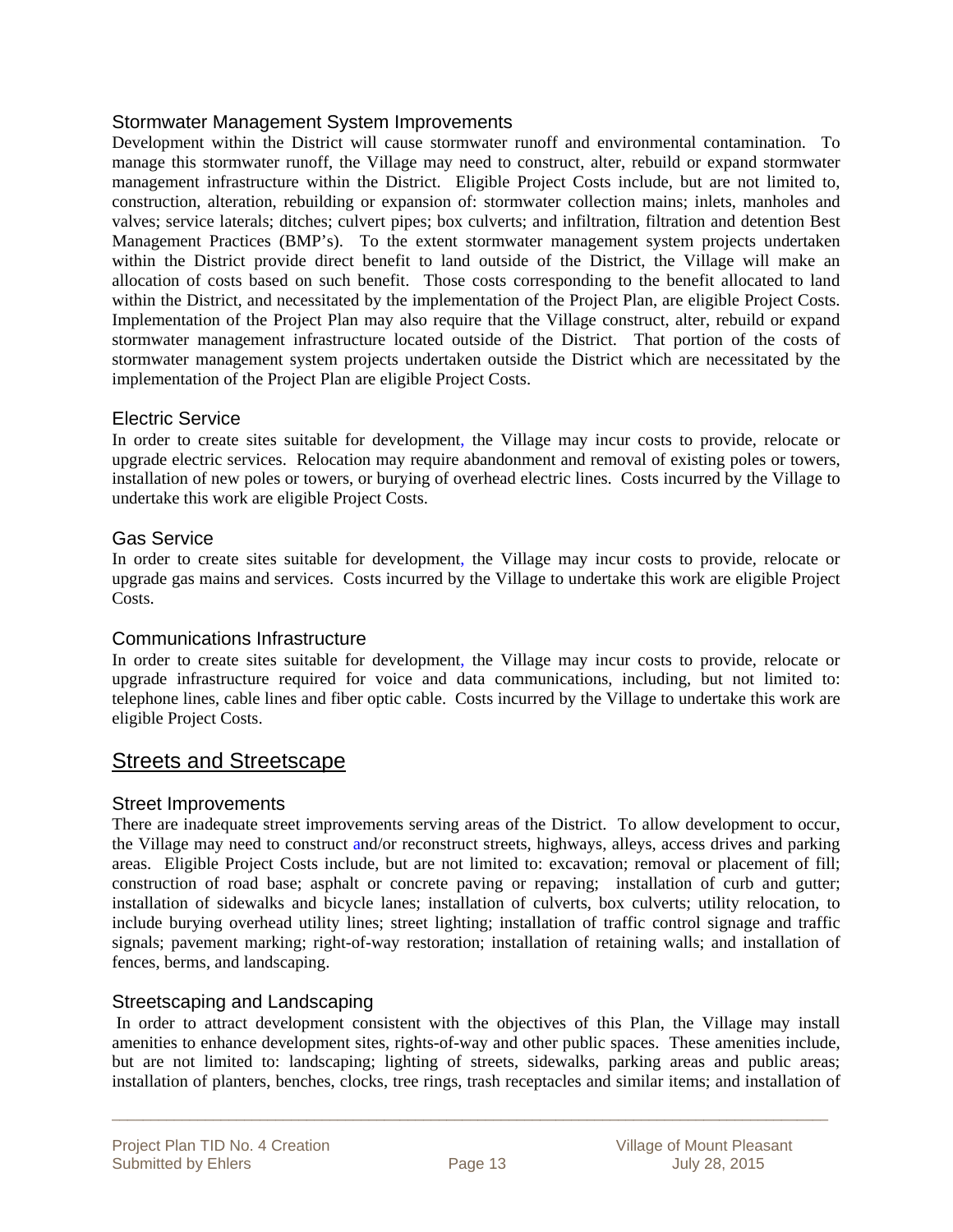brick or other decorative walks, terraces and street crossings. These and any other similar amenities installed by the Village are eligible Project Costs.

### CDA Type Activities

#### Contribution to Community Development Authority

As provided for in Wisconsin Statues Sections 66.1105(2)(f)1.h and 66.1333(13), the Village may provide funds to its CDA to be used for administration, planning operations, and capital costs, including but not limited to real property acquisition, related to the purposes for which it was established in furtherance of any redevelopment or urban renewal project. Funds provided to the CDA for this purpose are eligible Project Costs.

#### Revolving Loan/Grant Program

To encourage private redevelopment consistent with the objectives of this Plan, the Village, through its CDA , may provide loans and/or matching grants to eligible property owners in the District. Loan and/or matching grant recipients will be required to sign an agreement specifying the nature of the property improvements to be made. Eligible improvements will be those that are likely to improve the value of the property, enhance the visual appearance of the property and surrounding area, correct safety deficiencies, or as otherwise specified by the CDA in the program manual. Any funds returned to the CDA from the repayment of loans made are not considered revenues to the District, and will not be used to offset District Project Costs. Instead, these funds may be placed into a revolving loan fund and will continue to be used for the program purposes stated above. Any funds provided to the CDA for purposes of implementing this program are considered eligible Project Costs.

### Miscellaneous

#### Cash Grants (Development Incentives)

The Village may enter into agreements with property owners, lessees, or developers of land located within the District for the purpose of sharing costs to encourage the desired kind of improvements and assure tax base is generated sufficient to recover project costs. No cash grants will be provided until the Village executes a developer agreement with the recipient of the cash grant. Any payments of cash grants made by the Village are eligible Project Costs.

#### Projects Outside the Tax Increment District

Pursuant to Wisconsin Statutes Section 66.1105(2)(f)1.n, the Village may undertake projects within territory located within one-half mile of the boundary of the District provided that: 1) the project area is located within the Village's corporate boundaries and 2) the projects are approved by the Joint Review Board. The cost of projects completed outside the District pursuant to this section are eligible project costs, and may include any project cost that would otherwise be eligible if undertaken within the District. The Village intends to make the following project cost expenditures outside the District: Intersection improvements and signalization.

#### Professional Service and Organizational Costs

The costs of professional services rendered, and other costs incurred, in relation to the creation, administration and termination of the District, and the undertaking of the projects contained within this Plan, are eligible Project Costs. Professional services include, but are not limited to: architectural; environmental; planning; engineering; legal, audit; financial; and the costs of informing the public with respect to the creation of the District and the implementation of the Plan.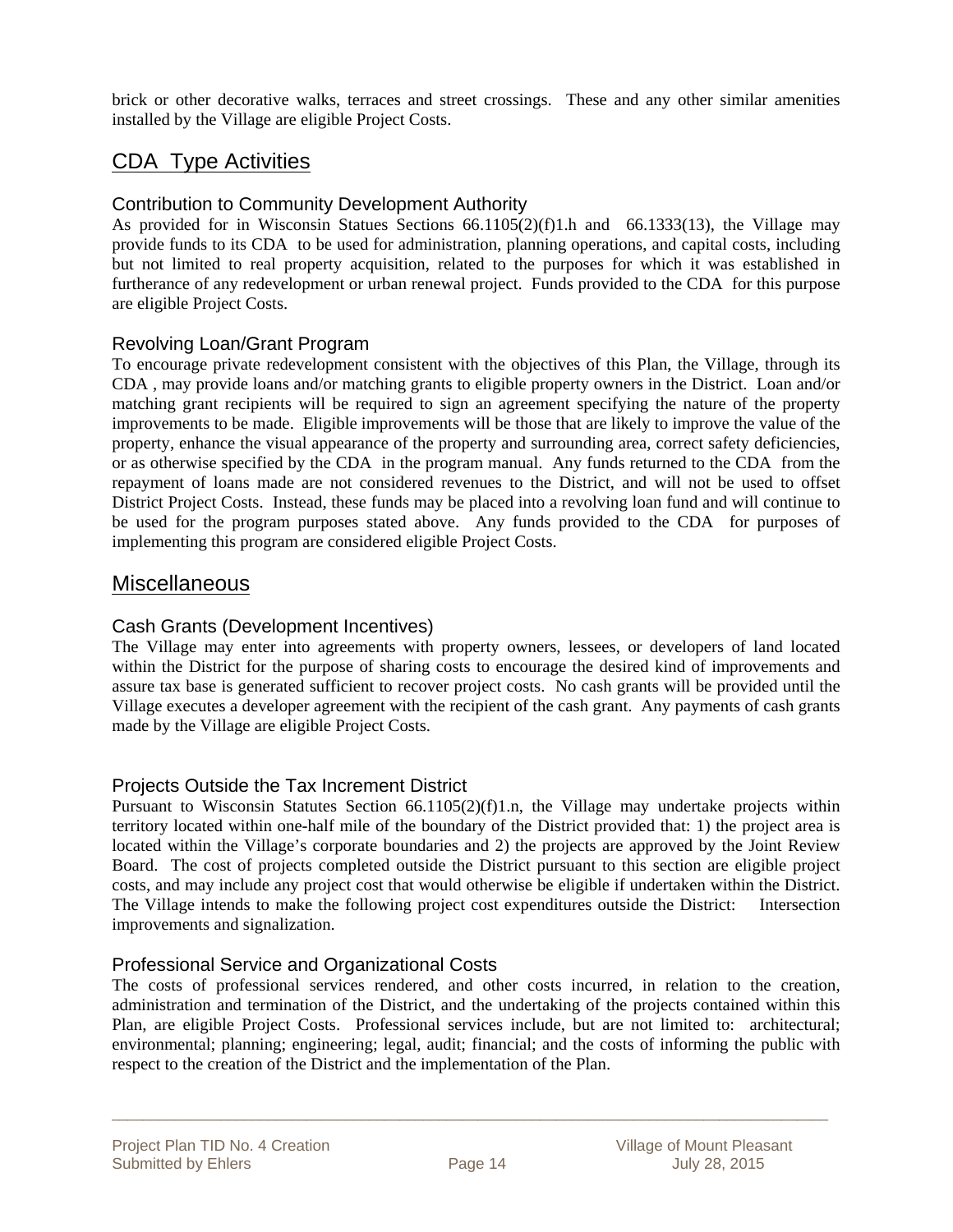#### Administrative Costs

The Village may charge to the District as eligible Project Costs reasonable allocations of administrative costs, including, but not limited to, employee salaries. Costs allocated will bear a direct connection to the time spent by Village employees in connection with the implementation of the Plan.

#### Financing Costs

Interest expense, debt issuance expenses, redemption premiums, and any other fees and costs incurred in conjunction with obtaining financing for projects undertaken under this Plan are eligible Project Costs.

Relating to all projects, the costs associated with engineering, design, land survey, inspection, materials, construction, restoring property to its original condition, apparatus necessary for public works, legal and other consultant fees, testing, environmental studies, permits, updating Village ordinances and plans, judgments or claims for damages and other expenses are included as Project Costs.

In the event any of the public works project expenditures are not reimbursable out of the special TIF fund under Wisconsin Statutes Section 66.1105, in the written opinion of counsel retained by the Village for such purpose or a court of record so rules in a final order, then such project or projects shall be deleted herefrom and the remainder of the projects hereunder shall be deemed the entirety of the projects for purposes of this Project Plan.

#### **The Village reserves the right to implement only those projects that remain viable as the Plan period proceeds.**

Project Costs are any expenditure made, estimated to be made, or monetary obligations incurred or estimated to be incurred, by the Village and as outlined in this Plan. Project Costs will be diminished by any income, special assessments or other revenues, including user fees or charges. To the extent the costs benefit the municipality outside the District, a proportionate share of the cost is not a Project Cost. Costs identified in this Plan are preliminary estimates made prior to design considerations and are subject to change after planning is completed. Prorations of costs in the Plan are also estimates and subject to change based upon implementation, future assessment policies and user fee adjustments.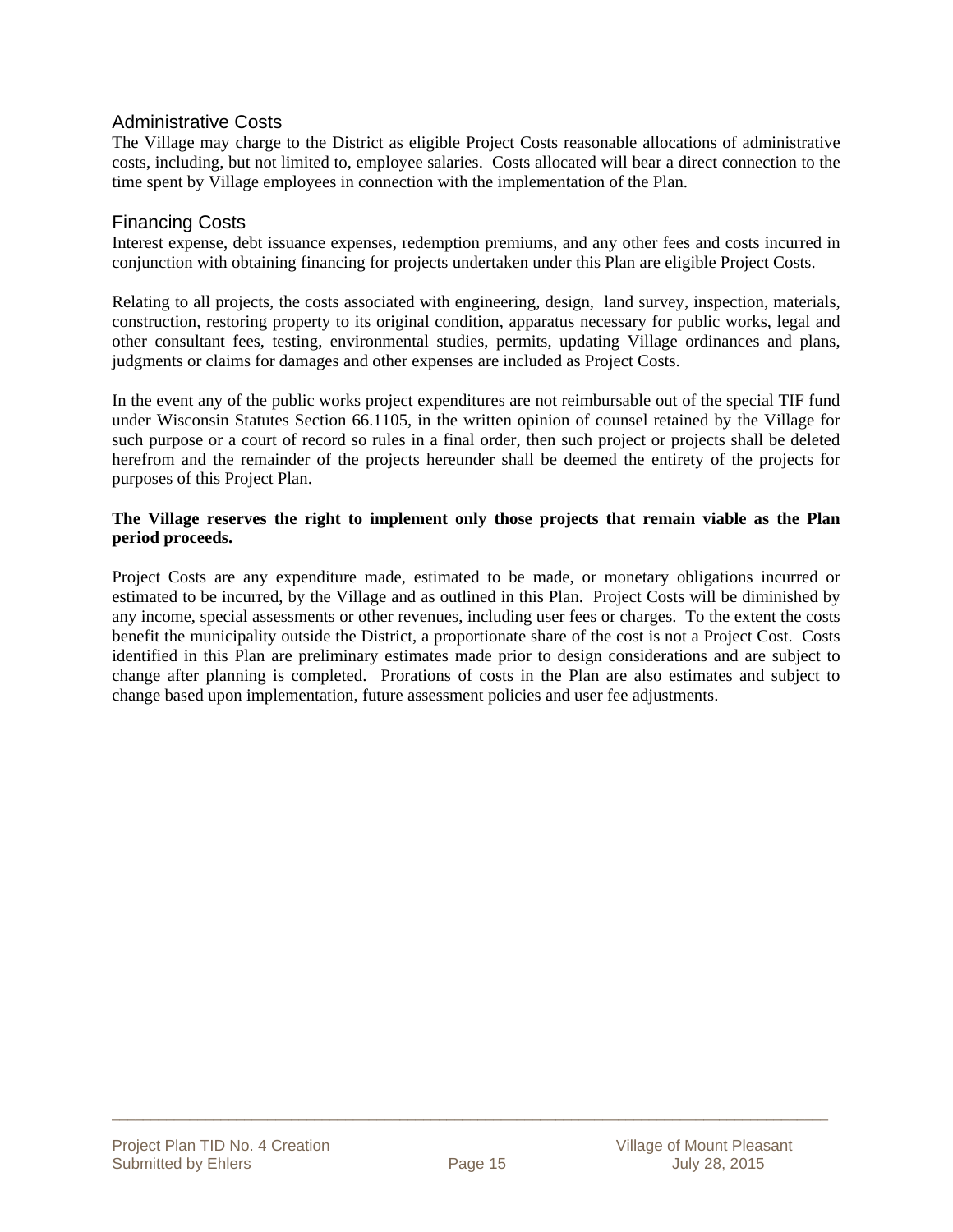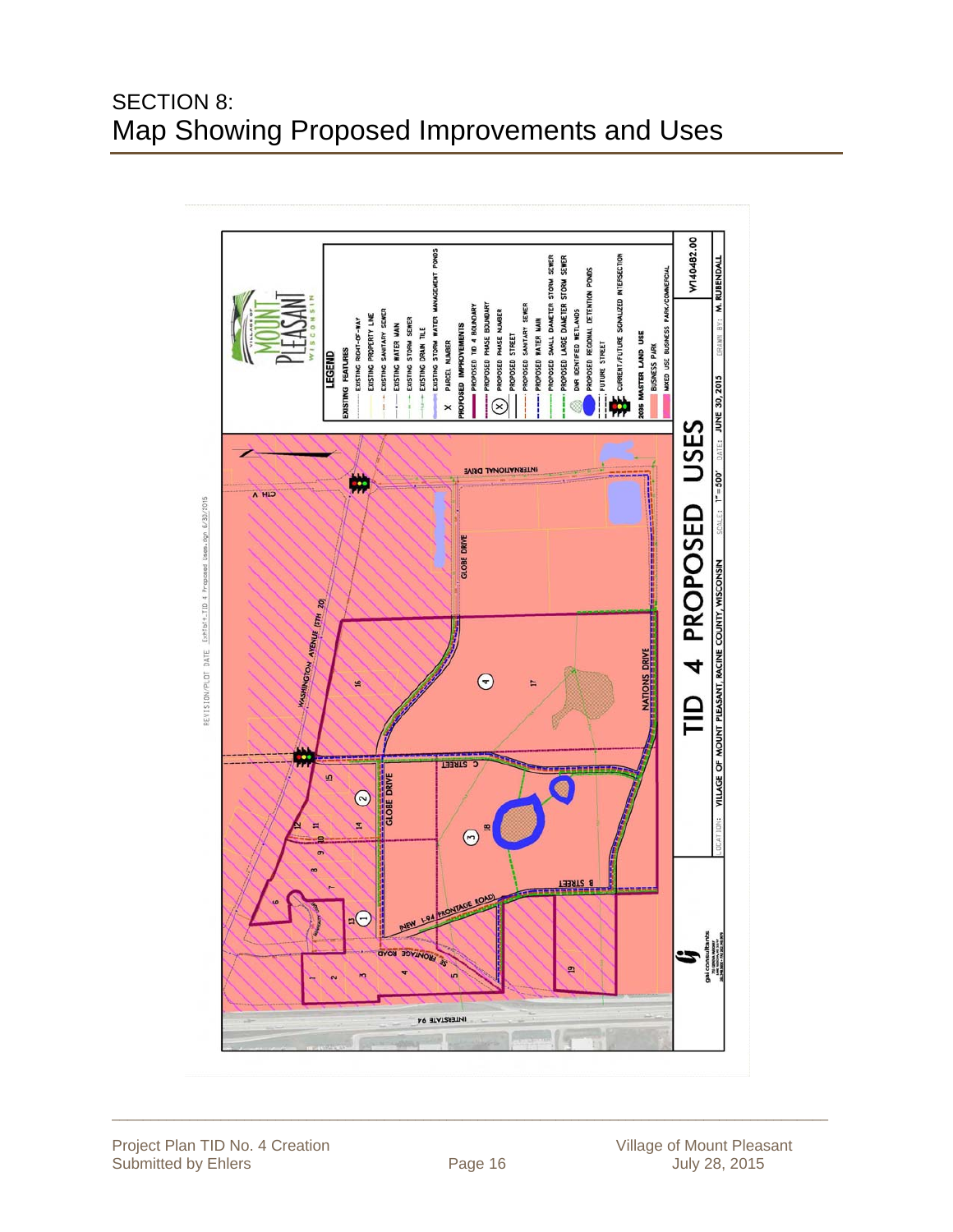# SECTION 9: Detailed List of Project Costs

All costs are based on 2015 prices and are preliminary estimates. The Village reserves the right to increase these costs to reflect inflationary increases and other uncontrollable circumstances between 2015 and the time of construction. The Village also reserves the right to increase certain project costs to the extent others are reduced or not implemented without amending the Plan. The tax increment allocation is preliminary and is subject to adjustment based upon the implementation of the Plan.

**This Plan is not meant to be a budget nor an appropriation of funds for specific projects, but a framework within which to manage projects. All costs included in the Plan are estimates based on best information available. The Village retains the right to delete projects or change the scope and/or timing of projects implemented as they are individually authorized by the Village Board, without amending the Plan.**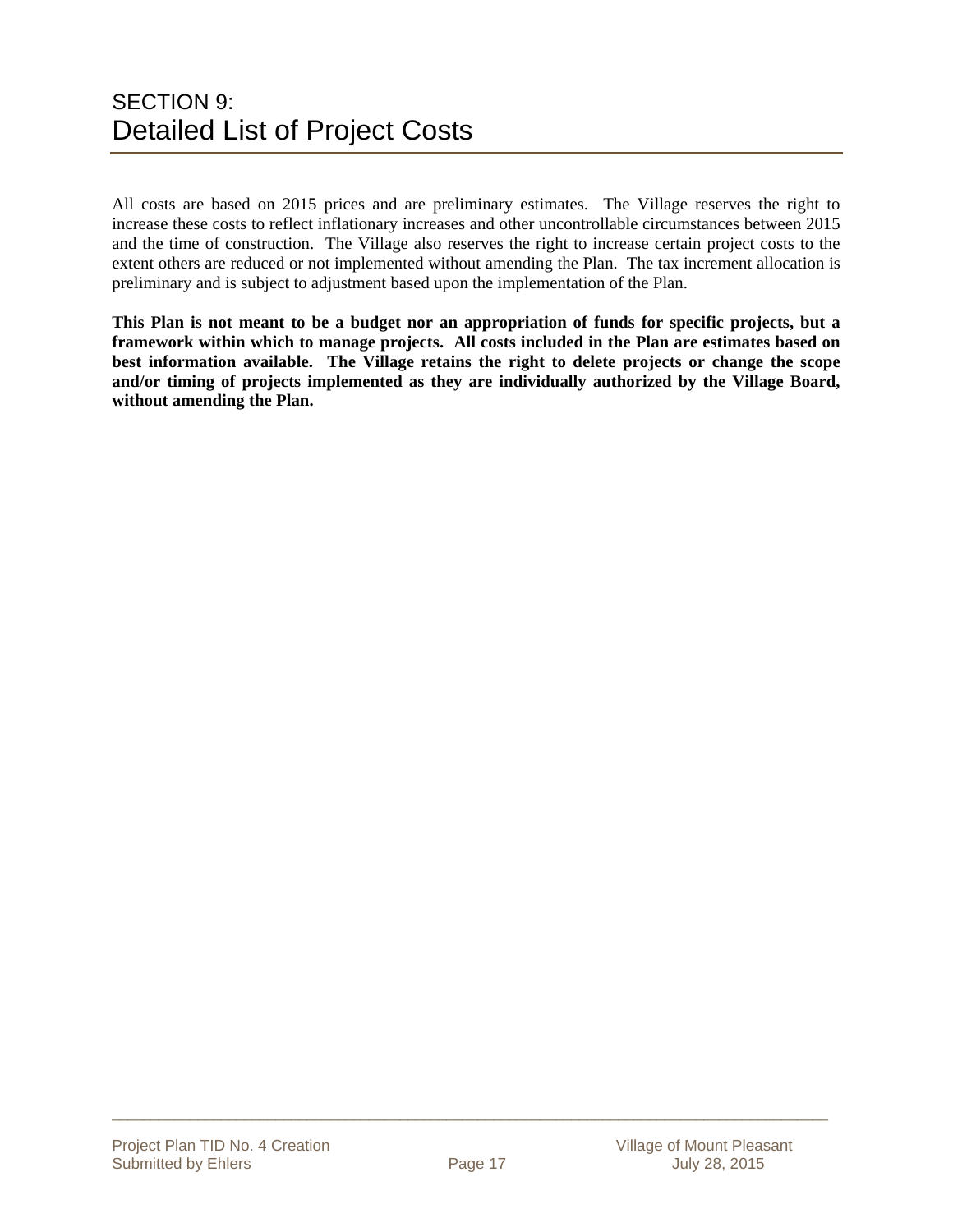|                                                                                                                                                                                   | Villageof Mount Pleasant, Wisconsin |                           |                    |                        |                      |                        |
|-----------------------------------------------------------------------------------------------------------------------------------------------------------------------------------|-------------------------------------|---------------------------|--------------------|------------------------|----------------------|------------------------|
|                                                                                                                                                                                   |                                     | Tax Increment District #4 |                    |                        |                      |                        |
|                                                                                                                                                                                   |                                     | Estimated Project List    |                    |                        |                      |                        |
|                                                                                                                                                                                   |                                     | Phase 1<br><b>2015</b>    | Phase 2<br>2016    | 2018-2024<br>Phase 3   | Phase4<br>2019       | Total (Note 1)         |
| Project Name/Type<br>Project ID                                                                                                                                                   |                                     |                           |                    |                        |                      |                        |
| Grading<br>$\overline{a}$                                                                                                                                                         |                                     | 287,600                   |                    |                        |                      | 287,600                |
| Storm Sewer<br><b>Streets</b><br>$\omega$<br>$\overline{a}$                                                                                                                       |                                     | 99,300<br>267,665         | 544,000<br>749,700 | 1,729,000<br>2,845,630 | 233,200<br>1,577,740 | 5,440,735<br>2,605,500 |
| Sanitary Sewer<br>$\overline{a}$                                                                                                                                                  |                                     | 406,000                   | 221,400            | 938,500                | 166,400              | 1,732,300              |
| Water<br>Lŋ                                                                                                                                                                       |                                     | 126,800                   | 249,400            | 638,900                | 532,800              | 1,547,900              |
| 6 Landscaping                                                                                                                                                                     |                                     | 16,000                    | 45,000             | 112,500                | 54,000               | 227,500                |
| 7 Street Lighting                                                                                                                                                                 |                                     | 70,000                    | 192,500            | 539,000                | 231,000              | 1,032,500              |
| 8 Lawn Restoration                                                                                                                                                                |                                     | 3,850                     | 10,250             | 27,500                 | 21,500               | 63,100                 |
| Detention Pond<br>$\sigma$                                                                                                                                                        |                                     | 50,000                    |                    | 50,000                 |                      | 100,000                |
| 10 Building Services                                                                                                                                                              |                                     | 20,000                    |                    |                        |                      | 20,000                 |
| 11 Signalized Intersection                                                                                                                                                        |                                     |                           | 1,200,000          |                        |                      | 1,200,000              |
| Contingencies (20%)<br>$\overline{12}$                                                                                                                                            |                                     | 269,443                   | 642,450            | 1,376,206              | 563,328              | 2,851,427              |
| Engineering, Legal & Administration (15%)<br>$\frac{3}{2}$                                                                                                                        |                                     | 202,082                   | 481,838            | 1,032,155              | 422,496              | 2,138,570              |
| Developer Incentives outside of Infrastucture<br>$\ddot{a}$                                                                                                                       |                                     | 181,260                   |                    |                        |                      | $\circ$<br>181,260     |
| <b>Total Projects</b>                                                                                                                                                             |                                     | 2,000,000                 | 4,336,538          | 9,289,391              | 3,802,464            | 19,428,392             |
| Estimates Provided by Village Engineers. Phase I based upon Ruekert & Mielke, Inc. Design plan<br>Project costs are estimates and are subject to modification<br>Note 1<br>Notes: |                                     |                           |                    |                        |                      |                        |
|                                                                                                                                                                                   |                                     |                           |                    |                        |                      | Version 3              |
|                                                                                                                                                                                   |                                     |                           |                    |                        |                      |                        |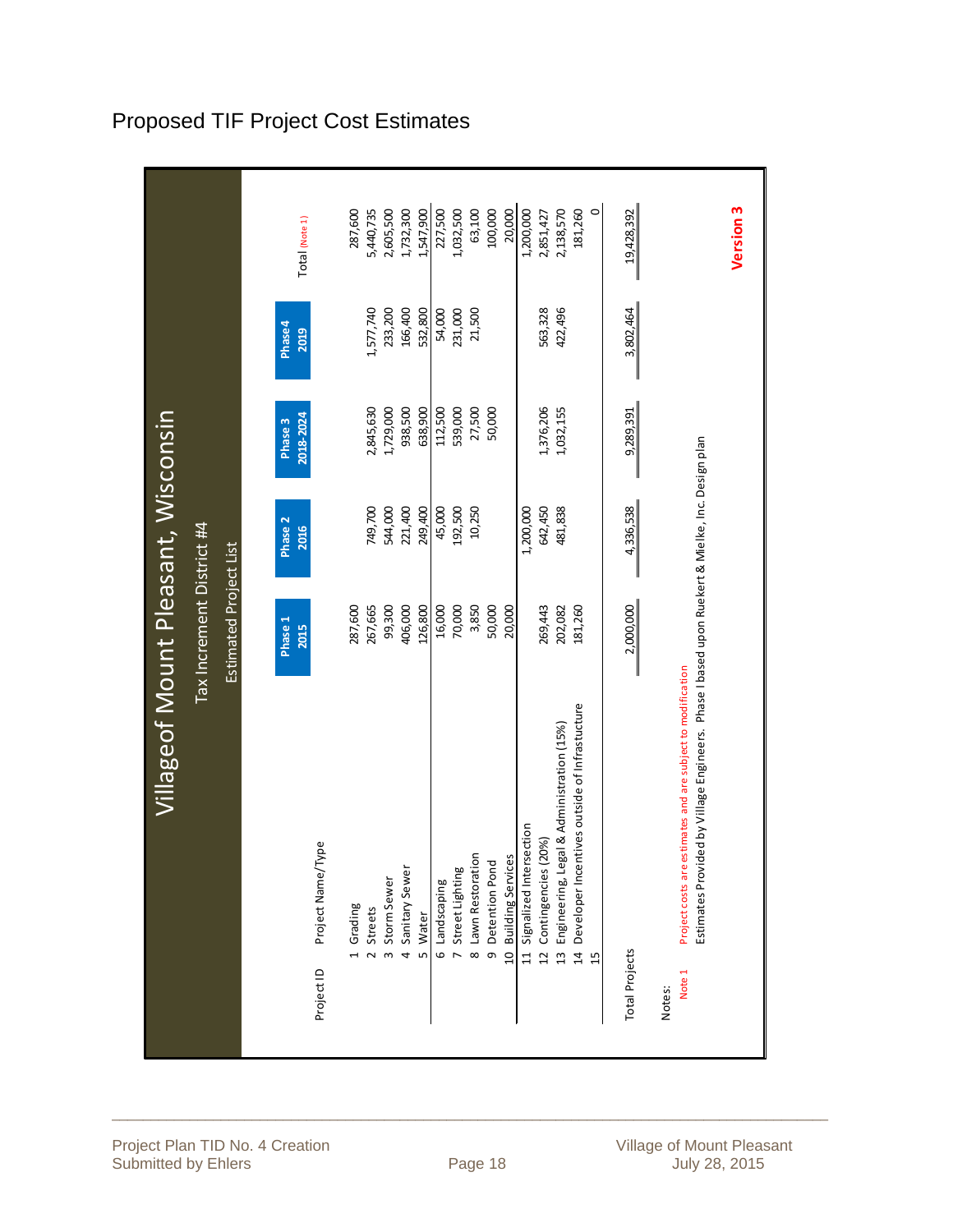# SECTION 10: Economic Feasibility Study, Financing Methods, and the Time When Costs or Monetary Obligations Related are to be Incurred

The information and exhibits contained within this Section demonstrate that the proposed District is economically feasible insofar as:

- The Village has available to it the means to secure the necessary financing required to accomplish the projects contained within this Plan. A listing of "Available Financing Methods" follows.
- The Village expects to complete the projects in one or multiple phases, and can adjust the timing of implementation as needed to coincide with the pace of private development. A discussion of the phasing and projected timeline for project completion is discussed under "Plan Implementation" within this Section. A table identifying the financing method for each phase and the time at which that financing is expected to be incurred is included.
- The development anticipated to occur as a result of the implementation of this Plan will generate sufficient tax increments to pay for the cost of the projects. Within this Section are tables identifying: 1) the development expected to occur, 2) a projection of tax increments to be collected resulting from that development and other economic growth within the District, and 3) a cash flow model demonstrating that the projected tax increment collections and all other revenues available to the District will be sufficient to pay all Project Costs.

### Available Financing Methods

The following is a list of the types of obligations the Village may choose to utilize.

#### General Obligation (G.O.) Bonds or Notes

The Village may issue G.O. Bonds or Notes to finance the cost of projects included within this Plan. The Wisconsin State Constitution limits the principal amount of G.O. debt that the community may have outstanding at any point in time to an amount not greater than five percent of its total equalized value (TID IN). As of the date of this plan, the Village has a G.O. debt limit of \$119,043,265, of which \$95,118,265 is currently unused and could be made available to finance Project Costs.

#### Bonds Issued to Developers ("Pay as You Go" Financing)

The Village may issue a bond or other obligation to one or more developers who provide financing for projects included in this Plan. Repayment of the amounts due to the developer under the bonds or other obligations are limited to an agreed percentage of the available annual tax increments collected that result from the improvements made by the developer. To the extent the tax increments collected are insufficient to make annual payments, or to repay the entire obligation over the life of the District, the Village's obligation is limited to not more than the agreed percentage of the actual increments collected. Bonds or other obligations issued to developers in this fashion are not general obligations of the Village and, therefore, do not count against the Village's statutory borrowing capacity.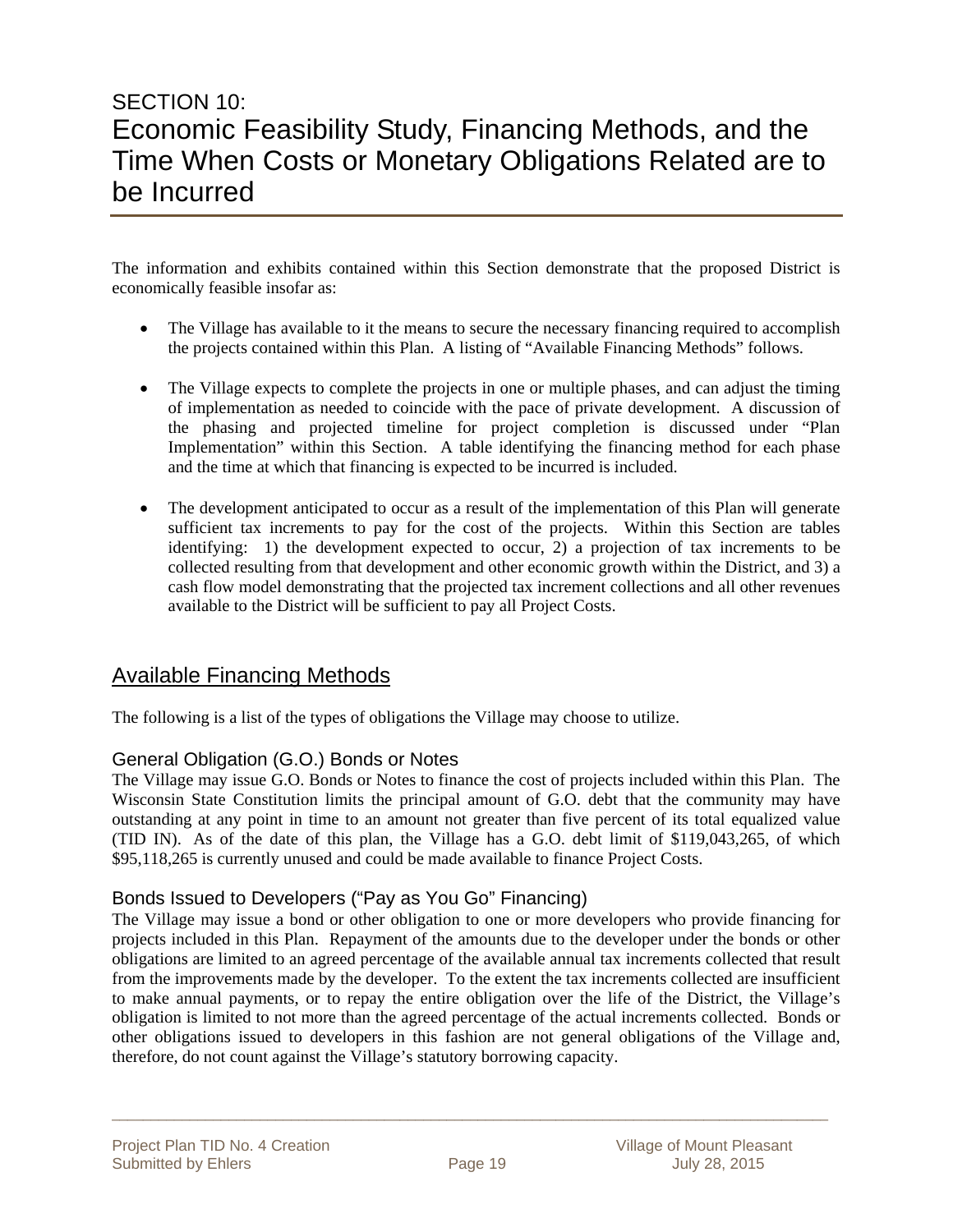#### Tax Increment Revenue Bonds

The Village has the authority to issue revenue bonds secured by the tax increments to be collected. These bonds may be issued directly by the Village, or as a form of lease revenue bond by a Community Development Authority (CDA). Tax Increment Revenue Bonds and Lease Revenue Bonds are not general obligations of the Village and therefore do not count against the Village's statutory borrowing capacity. To the extent tax increments collected are insufficient to meet the annual debt service requirements of the revenue bonds, the Village may be subject to either a permissive or mandatory requirement to appropriate on an annual basis a sum equal to the actual or projected shortfall.

#### Utility Revenue Bonds

The Village can issue revenue bonds to be repaid from revenues of the its various systems, including revenues paid by the Village that represent service of the system to the Village. There is neither a statutory nor constitutional limitation on the amount of revenue bonds that can be issued, however, water rates are controlled by the Wisconsin Public Service Commission and the Village must demonstrate to bond purchasers its ability to repay revenue debt with the assigned rates. To the extent the Village utilizes utility revenues other than tax increments to repay a portion of the bonds, the Village must reduce the total eligible Project Costs in an equal amount.

#### Special Assessment "B" Bonds

The Village has the ability to levy special assessments against benefited properties to pay part of the costs for street, curb, gutter, sewer, water, storm sewers and other infrastructure. In the event the Village determines that special assessments are appropriate, the Village can issue Special Assessment B bonds pledging revenues from special assessment installments to the extent assessment payments are outstanding. These bonds are not counted against the Village's statutory borrowing capacity. If special assessments are levied, the Village must reduce the total eligible Project Costs under this Plan in an amount equal to the total collected.

### Plan Implementation

Projects identified will provide the necessary anticipated governmental services to the area. A reasonable and orderly sequence is outlined on the following page. However, public debt and expenditures should be made at the pace private development occurs to assure increment is sufficient to cover expenses.

It is anticipated developer agreements between the Village and property owners will be in place prior to major public expenditures. These agreements can provide for development guarantees or a payment in lieu of development. To further assure contract enforcement, these agreements might include levying of special assessments against benefited properties.

The order in which public improvements are made should be adjusted in accordance with development and execution of developer agreements. The Village reserves the right to alter the implementation of this Plan to accomplish this objective.

Interest rates projected are based on current market conditions. Municipal interest rates are subject to constantly changing market conditions. In addition, other factors such as the loss of tax-exempt status of municipal bonds or broadening the purpose of future tax-exempt bonds would affect market conditions. Actual interest expense will be determined once the methods of financing have been approved and securities or other obligations are issued. **If financing as outlined in this Plan proves unworkable, the Village reserves the right to use alternate financing solutions as appropriate and legally available for the projects as they are implemented.**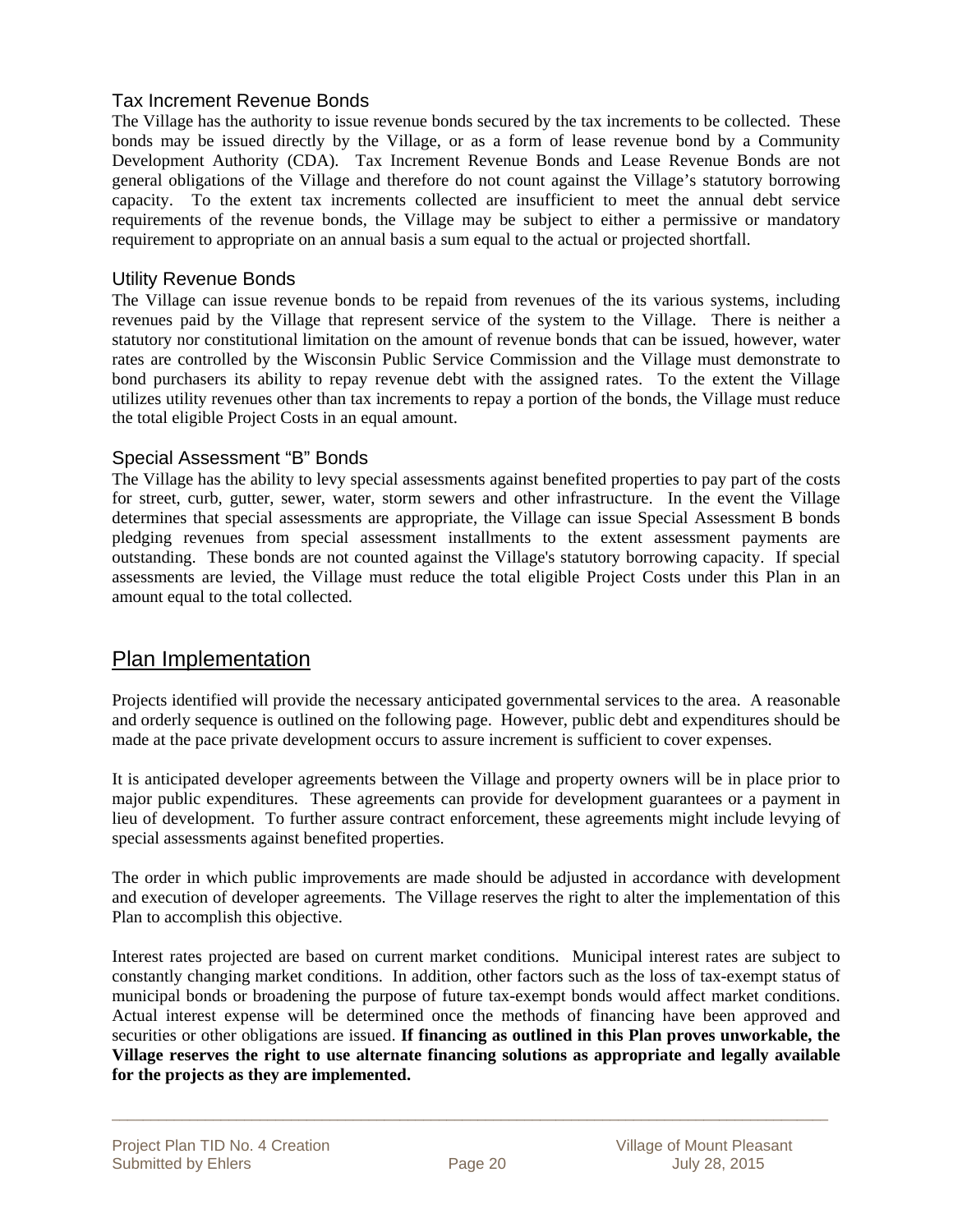

## Implementation and Financing Timeline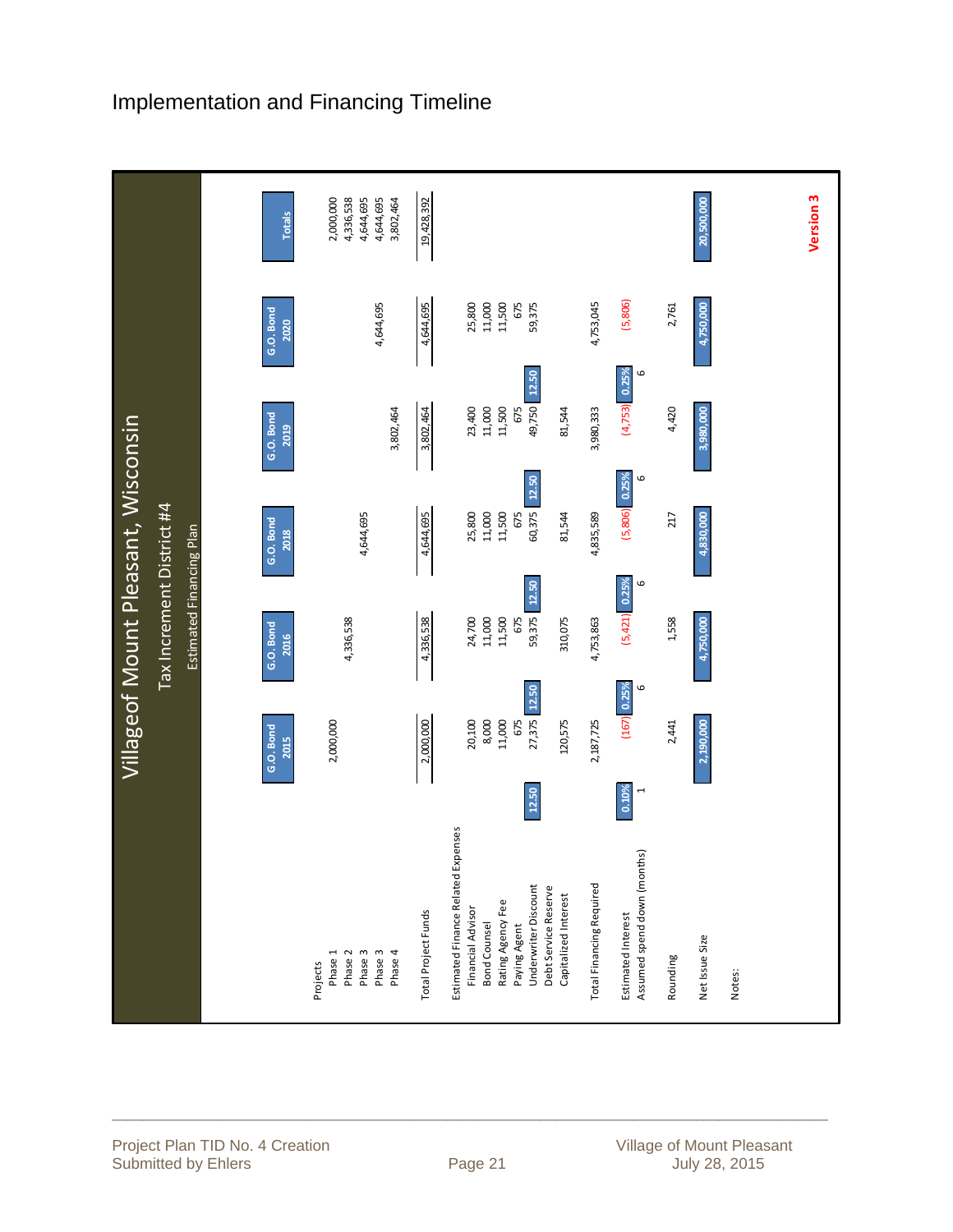|                                      |         |                                                                                                   | Villageof Mount Pleasant, Wisconsin |                           |            |            |                         |                   |                          |
|--------------------------------------|---------|---------------------------------------------------------------------------------------------------|-------------------------------------|---------------------------|------------|------------|-------------------------|-------------------|--------------------------|
|                                      |         |                                                                                                   |                                     | Tax Increment District #4 |            |            |                         |                   |                          |
|                                      |         |                                                                                                   |                                     | Development Assumptions   |            |            |                         |                   |                          |
| Construction Year                    | Actual  | MLG/OPUS<br>Phase 1A                                                                              | Phase 1B                            | Phase 2                   | Phase 3    | Phase 4    | Annual Total            | Construction Year |                          |
| 2015<br>$\overline{\phantom{0}}$     |         |                                                                                                   |                                     |                           |            |            | $\circ$                 | 2015              | $\mathord{\text{--}}$    |
| 2016                                 |         | 8,000,000                                                                                         |                                     |                           |            |            | 8,000,000               | 2016              | $\sim$                   |
| 2018<br>2017                         |         |                                                                                                   | 3,200,000<br>3,200,000              | 4,417,000<br>4,417,000    | 9,618,000  |            | 7,617,000<br>17,235,000 | 2018<br>2017      | $\mathbf{\hat{z}}$<br>4  |
| 2019                                 |         |                                                                                                   | 3,200,000                           | 4,417,000                 | 4,809,000  |            | 12,426,000              | 2019              | LO                       |
| 2020                                 |         |                                                                                                   | 3,200,000                           |                           | 4,809,000  | 10,159,400 | 18,168,400              | 2020              | 6                        |
| 2021<br>$0 \wedge 00$                |         |                                                                                                   | 3,200,000                           |                           | 4,809,000  | 5,079,700  | 13,088,700              | 2021              | $\overline{\phantom{a}}$ |
| 2022                                 |         |                                                                                                   |                                     |                           | 4,809,000  | 5,079,700  | 9,888,700               | 2022              | $\infty$                 |
| 2023                                 |         |                                                                                                   |                                     |                           | 4,809,000  | 5,079,700  | 9,888,700               | 2023              | $\sigma$                 |
| 2024<br>$\overline{\mathfrak{a}}$    |         |                                                                                                   |                                     |                           | 4,809,000  | 5,079,700  | 9,888,700               | 2024              | ຊ                        |
| 2025<br>11                           |         |                                                                                                   |                                     |                           | 4,809,000  | 5,079,700  | 9,888,700               | 2025              | $\mathbf{1}$             |
| 2026<br>$12$ $13$                    |         |                                                                                                   |                                     |                           | 4,809,000  | 5,079,700  | 9,888,700               | 2026              | $\overline{12}$          |
| 2027                                 |         |                                                                                                   |                                     |                           |            | 5,079,700  | 5,079,700               | 2027              | $\overline{13}$          |
| 2028<br>14                           |         |                                                                                                   |                                     |                           |            | 5,079,700  | 5,079,700               | 2028              | $\overline{1}$           |
| 2029<br>15                           |         |                                                                                                   |                                     |                           |            |            | $\circ$                 | 2029              | 15                       |
| 2030<br>16                           |         |                                                                                                   |                                     |                           |            |            | $\circ$                 | 2030              | $\overline{a}$           |
| 2031<br>$\overline{1}$               |         |                                                                                                   |                                     |                           |            |            | $\circ$ $\circ$         | 2031              | $\overline{\mathbb{L}}$  |
| 2032<br>$18\,$                       |         |                                                                                                   |                                     |                           |            |            |                         | 2032              | $^{28}$                  |
| 2033<br>$\overline{a}$               |         |                                                                                                   |                                     |                           |            |            | $\circ$                 | 2033              | $\mathfrak{g}$           |
| 2034<br>20                           |         |                                                                                                   |                                     |                           |            |            | $\circ$                 | 2034              | $\overline{c}$           |
| Totals                               | $\circ$ | 8,000,000                                                                                         | 16,000,000                          | 13,251,000                | 48,090,000 | 50,797,000 | 136,138,000             |                   |                          |
| Notes:                               |         |                                                                                                   |                                     |                           |            |            |                         |                   |                          |
| Information provided by Village Staf |         | Value estimates based on 60% Developable Land (roads, wetlands, etc.) & 40% F.A.R. @ \$50/sq. ft. |                                     |                           |            |            |                         |                   |                          |
|                                      |         |                                                                                                   |                                     |                           |            |            |                         |                   |                          |
|                                      |         |                                                                                                   |                                     |                           |            |            |                         |                   |                          |
|                                      |         |                                                                                                   |                                     |                           |            |            |                         | Version 3         |                          |
|                                      |         |                                                                                                   |                                     |                           |            |            |                         |                   |                          |

# Development Assumptions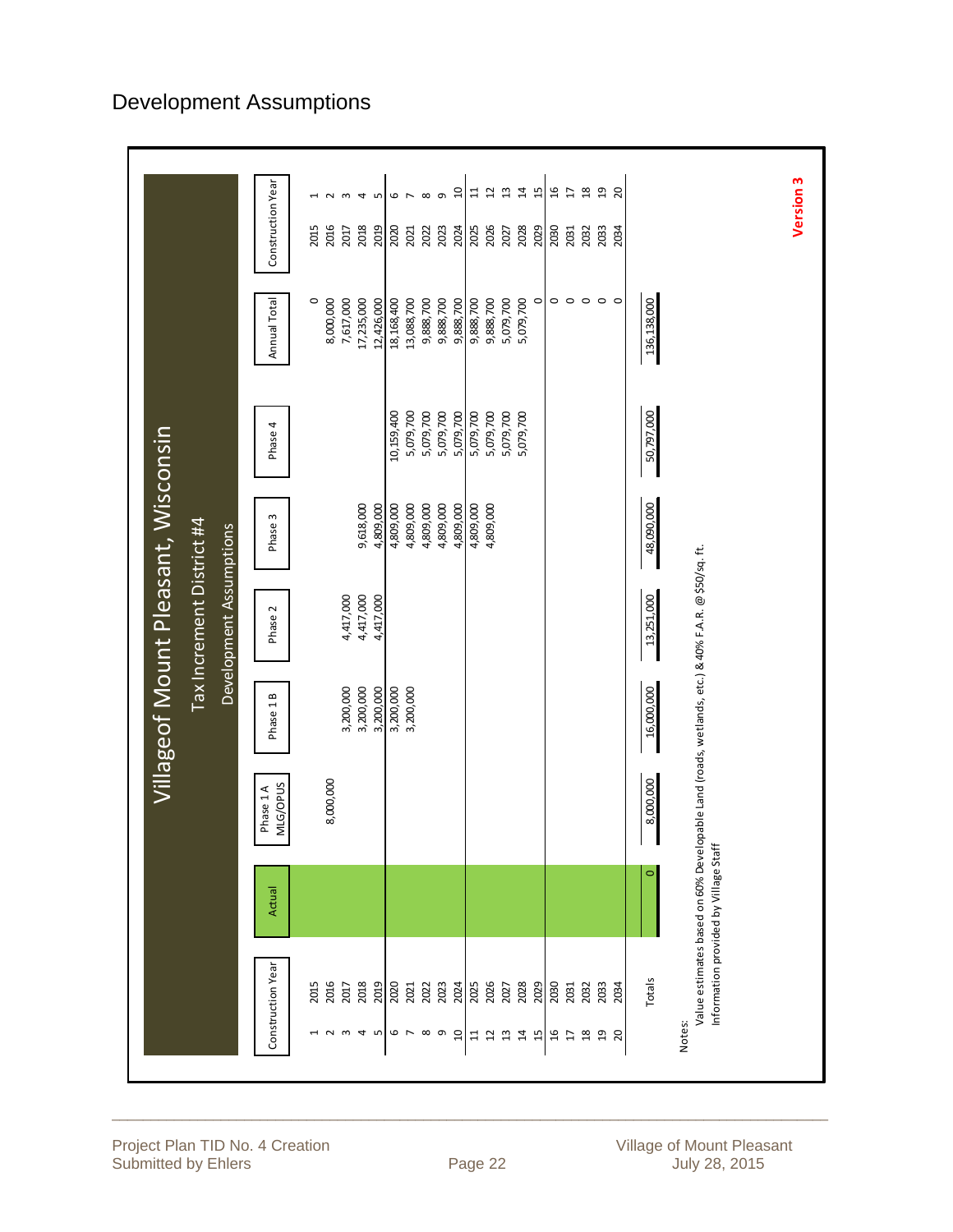|                                                             |                                                                                                                                                                                                                                      |                                       |                                                                                                                      |                                    |                 | Villageof Mount Pleasant, Wisconsin                                                                                               |                                                             |                                         |                            |
|-------------------------------------------------------------|--------------------------------------------------------------------------------------------------------------------------------------------------------------------------------------------------------------------------------------|---------------------------------------|----------------------------------------------------------------------------------------------------------------------|------------------------------------|-----------------|-----------------------------------------------------------------------------------------------------------------------------------|-------------------------------------------------------------|-----------------------------------------|----------------------------|
|                                                             |                                                                                                                                                                                                                                      |                                       |                                                                                                                      | Tax Increment District #4          |                 |                                                                                                                                   |                                                             |                                         |                            |
|                                                             |                                                                                                                                                                                                                                      |                                       |                                                                                                                      | Tax Increment Projection Worksheet |                 |                                                                                                                                   |                                                             |                                         |                            |
|                                                             | Revenue Periods/Final Year<br>Extension Eligibility/Years<br><b>Type of District</b><br><b>Creation Date</b><br>Valuation Date<br>Expenditure Periods/Termination<br>Recipient District<br>Max Life (Years)                          | Jan 1,<br>Yes<br>$\frac{15}{2}$<br>20 | 0607/01/8<br>2036<br>2015<br>$\mathsf{m}$<br>August 10, 2015<br><b>Mixed Use</b><br>$\frac{1}{2}$<br>$\overline{20}$ |                                    |                 | Rate Adjustment Factor<br>Base Value<br>Base Tax Rate<br>Tax Exempt Discount Rate<br>Taxable Discount Rate<br>Appreciation Factor | $-1.00%$<br>4.50%<br>1.00%<br>3.00%<br>3,517,155<br>\$21.62 | Apply to Base Value                     |                            |
| Construction<br>Year                                        | Value Added                                                                                                                                                                                                                          | Valuation<br>Year                     | Increment<br>Inflation                                                                                               | Increment<br>Total                 | Revenue<br>Year | Tax Rate                                                                                                                          | Increment<br>Tax                                            | <b>Tax Exempt</b><br>Calculation<br>NPV | Taxable NPV<br>Calculation |
| 2015                                                        | $\circ$                                                                                                                                                                                                                              | 2016                                  | $\circ$                                                                                                              | $\circ$                            | 2017            | \$21.40                                                                                                                           |                                                             | $\circ$                                 | $\circ$                    |
| 2016<br>2017<br>$\omega$<br>$\sim$                          | 8,000,000<br>7,617,000                                                                                                                                                                                                               | 2018<br>2017                          | $\circ$<br>80,000                                                                                                    | 15,697,000<br>8,000,000            | 2019<br>2018    | \$21.19<br>\$20.98                                                                                                                | 169,510<br>329,274                                          | 159,780<br>461,112                      | 155,226<br>443,768         |
| 2018<br>2019<br>$\overline{\mathcal{A}}$<br>LO <sub>1</sub> | 17,235,000<br>12,426,000                                                                                                                                                                                                             | 2019<br>2020                          | 156,970                                                                                                              | 33,088,970                         | 2020<br>2021    | \$20.56<br>\$20.77                                                                                                                | 687,163                                                     | 1,071,648                               | 1,019,996                  |
| 2020<br>6                                                   | 18,168,400                                                                                                                                                                                                                           | 2021                                  | 330,890<br>458,459                                                                                                   | 45,845,860<br>64,472,718           | 2022            | \$20.35                                                                                                                           | 942,566<br>1,312,269                                        | 1.884.714<br>2,983,718                  | 1,776,359<br>2,784,045     |
| 2021<br>$\mathord{\sim}$                                    | 13,088,700                                                                                                                                                                                                                           | 2022                                  | 644,727                                                                                                              | 78,206,145                         | 2023            | \$20.15                                                                                                                           | 1,575,879                                                   | 4,265,052                               | 3,942,046                  |
| 2023<br>2022<br>$\infty$ $\infty$                           | 9,888,700<br>9,888,700                                                                                                                                                                                                               | 2023<br>2024                          | 888,769<br>782,061                                                                                                   | 99,654,376<br>88,876,907           | 2024<br>2025    | \$19.95<br>\$19.75                                                                                                                | 1,968,108<br>1,772,990                                      | 5,664,667<br>7,173,057                  | 5,188,786<br>6,513,134     |
| 2024<br>đ                                                   | 9,888,700                                                                                                                                                                                                                            | 2025                                  | 996,544                                                                                                              | 110,539,620                        | 2026            | \$19.55                                                                                                                           | 2,161,253                                                   | 8,781,232                               | 7,904,825                  |
| 2026<br>2025<br>H<br>$\overline{u}$                         | 9,888,700<br>9,888,700                                                                                                                                                                                                               | 2026<br>2027                          | 1,105,396<br>1,215,337                                                                                               | 121,533,716<br>132,637,753         | 2028<br>2027    | \$19.16<br>\$19.36                                                                                                                | 2,352,446<br>2,541,705                                      | 10,480,689<br>12,263,390                | 10,853,150<br>9,354,399    |
| 2027<br>$\mathfrak{a}$                                      | 5,079,700                                                                                                                                                                                                                            | 2028                                  | 1,326,378                                                                                                            | 139,043,831                        | 2029            | \$18.97                                                                                                                           | 2,637,819                                                   | 14,059,616                              | 12,341,597                 |
| 2028<br>2029<br>$\sharp$<br>15                              | $\circ$<br>5,079,700                                                                                                                                                                                                                 | 2029<br>2030                          | 1,390,438<br>1,455,140                                                                                               | 145,513,969<br>146,969,109         | 2030<br>2031    | \$18.78<br>\$18.59                                                                                                                | 2,732,959<br>2,732,686                                      | 15,866,424<br>17,620,431                | 13,817,320<br>15,229,355   |
| 2030<br>$\mathfrak{a}$                                      |                                                                                                                                                                                                                                      | 2031                                  | 1,469,691                                                                                                            | 148,438,800                        | 2032            | \$18.41                                                                                                                           | 2,732,412                                                   | 19,323,180                              | 16,580,449                 |
| 2031<br>H                                                   | $\circ$ $\circ$                                                                                                                                                                                                                      | 2032                                  | 1,484,388                                                                                                            | 149,923,188                        | 2033            | \$18.22                                                                                                                           | 2,732,139                                                   | 20,976,169                              | 17,873,233                 |
| 2033<br>2032<br>$\frac{8}{2}$                               | $\circ$                                                                                                                                                                                                                              | 2033<br>2034                          | 1,499,232<br>1,514,224                                                                                               | 151,422,420<br>152,936,644         | 2034<br>2035    | \$17.86<br>\$18.04                                                                                                                | 2,731,866<br>2,731,593                                      | 22,580,853<br>24,138,642                | 19,110,223<br>20,293,827   |
| 2034<br>$\begin{matrix} 2 \\ 3 \end{matrix}$                | $\circ$ $\circ$                                                                                                                                                                                                                      | 2035                                  | 1,529,366                                                                                                            | 154,466,010                        | 2036            | \$17.68                                                                                                                           | 2,731,320                                                   | 25,650,907                              | 21,426,349                 |
| Totals                                                      | 136,138,000                                                                                                                                                                                                                          |                                       | 18,328,010                                                                                                           |                                    |                 | Future Value of Increment                                                                                                         | 37,575,957                                                  |                                         |                            |
| Notes:                                                      | NPV calculations represent estimated amount of funds that could be borrowed (including project cost, capitalized interest and issuance costs).<br>Actual results will vary depending on development, inflation of overall tax rates. |                                       |                                                                                                                      |                                    |                 |                                                                                                                                   |                                                             |                                         |                            |
|                                                             |                                                                                                                                                                                                                                      |                                       |                                                                                                                      |                                    |                 |                                                                                                                                   |                                                             |                                         | Version <sub>3</sub>       |

# Increment Revenue Projections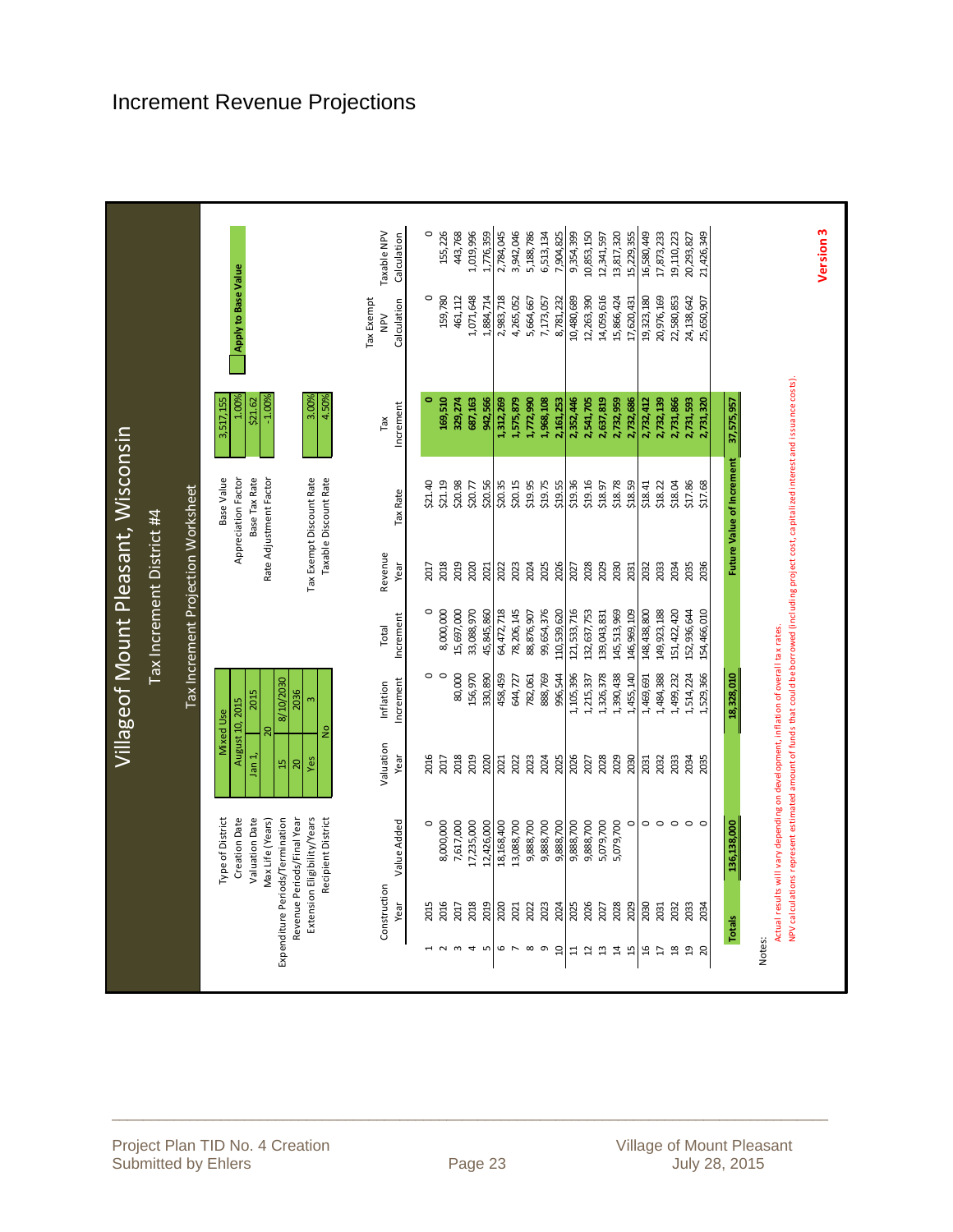\_\_\_\_\_\_\_\_\_\_\_\_\_\_\_\_\_\_\_\_\_\_\_\_\_\_\_\_\_\_\_\_\_\_\_\_\_\_\_\_\_\_\_\_\_\_\_\_\_\_\_\_\_\_\_\_\_\_\_\_\_\_\_\_\_\_\_\_\_\_\_\_\_\_\_\_\_\_\_\_\_\_\_\_\_\_\_\_\_\_\_\_

|  | Villageof Mount Pleasant, Wisconsin |  |
|--|-------------------------------------|--|

|              |                                         |                           | THIS POSSESSED INTO SHIP IS TO SOLL TO THE THE TELL THIS CONTIGHT. |                        |                    |                |                  |                    |                |                    |                    |                |                    |                     |                    |                    |             |                |                    |            |                |                        |                    |                              |                          |              |
|--------------|-----------------------------------------|---------------------------|--------------------------------------------------------------------|------------------------|--------------------|----------------|------------------|--------------------|----------------|--------------------|--------------------|----------------|--------------------|---------------------|--------------------|--------------------|-------------|----------------|--------------------|------------|----------------|------------------------|--------------------|------------------------------|--------------------------|--------------|
|              | Tax Increment District #4               |                           |                                                                    |                        |                    |                |                  |                    |                |                    |                    |                |                    |                     |                    |                    |             |                |                    |            |                |                        |                    |                              |                          |              |
|              | Cash Flow Projection                    |                           |                                                                    |                        |                    |                |                  |                    |                |                    |                    |                |                    |                     |                    |                    |             |                |                    |            |                |                        |                    |                              |                          |              |
|              |                                         | <b>Projected Revenues</b> |                                                                    |                        |                    |                |                  |                    |                |                    |                    |                |                    | <b>Expenditures</b> |                    |                    |             |                |                    |            |                |                        |                    | <b>Balances</b>              |                          |              |
|              |                                         |                           |                                                                    |                        |                    | G.O. Bond      |                  |                    | G.O. Bond      |                    |                    | G.O. Bond      |                    |                     | G.O. Bond          |                    |             | G.O. Bond      |                    |            |                |                        |                    |                              |                          |              |
| Year         |                                         |                           | Bond                                                               |                        |                    | 2,190,000      |                  |                    | 4,750,000      |                    |                    | 4.830.000      |                    |                     | 3.980.000          |                    |             | 4,750,000      |                    |            |                |                        |                    |                              |                          |              |
|              |                                         | Interest                  | Proceeds Inc.                                                      |                        | Dated Date:        |                | 10/01/15         | Dated Date:        |                | 04/01/16           | Dated Date:        |                | 04/01/18           | Dated Date:         |                    | 10/01/19           | Dated Date: |                | 10/01/20           |            |                |                        |                    |                              |                          |              |
|              | Tax                                     | Earnings,                 | Capitalized                                                        | Total                  |                    |                |                  |                    |                |                    |                    |                |                    |                     |                    |                    |             |                |                    | Project    | Issuance       | Total                  |                    |                              | Principal                |              |
|              | Increments                              | (Cost)                    | Int                                                                | Revenues               | Principal          | Est. Rate      | Interest         | Principal          | Est. Rate      | Interest           | Principal          | Est. Rate      | Interest           | Principal           | Est. Rate Interest |                    | Principal   | Est. Rate      | Interest           | Expenses   | Exp/Admin.     | Expenditures           | Annual             | Cumulative                   | Outstanding              | Year         |
|              |                                         | 0.15%                     |                                                                    |                        | 10/1               |                |                  | 10/1               |                |                    | 10/1               |                |                    | 10/1                |                    |                    | 10/1        |                |                    |            |                |                        |                    |                              |                          |              |
| 2015         |                                         |                           | 2,190,000                                                          | 2,190,000              |                    |                |                  |                    |                |                    |                    |                |                    |                     |                    |                    |             |                |                    | 2,000,000  | 69,150         | 2,069,150              | 120,850            | 120,850                      | 2,190,000                | 2015         |
| 2016         |                                         | 167                       | 4,750,000                                                          | 4,750,167              |                    | 0.75%          | 60,288           |                    |                |                    |                    |                |                    |                     |                    |                    |             |                |                    | 4,336,538  | 109,270        | 4,506,095              | 244,072            | 364,921                      | 6,940,000                | 2016         |
| 2017         | - 0                                     | 547                       |                                                                    | 547                    |                    | 1.05%          | 60,288           |                    | 1.25%          | 155,038            |                    |                |                    |                     |                    |                    |             |                |                    |            | 2,020          | 217,345                | (216, 798)         | 148,124                      | 11,770,000               | 2017         |
| 2018         | 169,510                                 | 222                       | 4,830,000                                                          | 4,999,732              |                    | 1.30%          | 60,288           |                    | 1.55%          | 155,038            |                    |                |                    |                     |                    |                    |             |                |                    | 4,644,695  | 111,390        | 4,971,410              | 28,322             | 176,446                      | 15,750,000               | 2018         |
| 2019         | 329.274                                 | 265                       | 3.980.000                                                          | 4,309,539              |                    | 1.55%          | 60.288           |                    | 1.80%          | 155.038            |                    | 1.75%          | 178,315            |                     |                    |                    |             |                |                    | 3.802.464  | 98.385         | 4.294.489              | 15,050             | 191.495                      | 20,500,000               | 2019         |
| 2020         | 687,163                                 | 287                       | 4,750,000                                                          | 5,437,450              | 100,000            | 1.75%          | 60,288           | 125,000            | 2.05%          | 155,038            |                    | 2.05%          | 178,315            |                     | 2.25%              | 163,088            |             |                |                    | 4,644,695  | 110,431        | 5,536,853              | (99, 403)          | 92,092                       | 20,275,000               | 2020         |
| 2021         | 942,566<br>1,312,269                    | 138                       |                                                                    | 942,704                | 105,000            | 1.85%          | 58,538<br>56,595 | 150,000            | 2.25%          | 152,475<br>149,100 |                    | 2.30%          | 178,315<br>178,315 |                     | 2.55%              | 163,088<br>163,088 |             | 2.75%          | 210,688<br>210,688 |            | 2,102          | 1,020,204              | (77,500)<br>67,383 | 14,592                       | 20,020,000<br>19,535,000 | 2021<br>2022 |
| 2022<br>2023 | 1,575,879                               | 22<br>123                 |                                                                    | 1,312,291<br>1,576,002 | 110,000<br>120,000 | 2.00%<br>2.25% | 54,395           | 175,000<br>200,000 | 2.35%<br>2.50% | 144,988            | 100,000<br>150,000 | 2.55%<br>2.75% | 175,765            | 100,000<br>100,000  | 2.80%<br>3.05%     | 160,288            | 150,000     | 3.05%<br>3.30% | 210,688            |            | 2,123<br>2,144 | 1,244,908<br>1,468,267 | 107,736            | 81,975<br>189,711            | 18,815,000               | 2023         |
| 2024         | 1,772,990                               | 285                       |                                                                    | 1,773,274              | 125,000            | 2.30%          | 51,695           | 225,000            | 2.75%          | 139,988            | 200,000            | 2.85%          | 171,640            | 130,000             | 3.25%              | 157,238            | 200,000     | 3.55%          | 205,738            |            | 2,165          | 1,608,463              | 164,811            | 354,522                      | 17,935,000               | 2024         |
| 2025         | 1,968,108                               | 532                       |                                                                    | 1,968,639              | 130,000            | 2.40%          | 48,820           | 250,000            | 2.80%          | 133,800            | 225,000            | 3.00%          | 165,940            | 150,000             | 3.35%              | 153,013            | 250,000     | 3.75%          | 198,638            |            | 2,187          | 1,707,397              | 261,242            | 615,764                      | 16,930,000               | 2025         |
| 2026         | 2,161,253                               | 924                       |                                                                    | 2, 162, 177            | 135,000            | 2.55%          | 45,700           | 275,000            | 2.90%          | 126,800            | 250,000            | 3.25%          | 159,190            | 150,000             | 3.50%              | 147,988            | 300,000     | 3.85%          | 189,263            |            | 2,209          | 1,781,149              | 381,028            | 996,792                      | 15,820,000               | 2026         |
| 2027         | 2,352,446                               | 1,495                     |                                                                    | 2,353,941              | 140,000            | 2.60%          | 42,258           | 300,000            | 3.05%          | 118,825            | 275,000            | 3.30%          | 151,065            | 200,000             | 3.75%              | 142,738            | 300,000     | 4.00%          | 177,713            |            | 2,231          | 1,849,829              | 504,112            | 1,500,904                    | 14,605,000               | 2027         |
| 2028         | 2,541,705                               | 2,251                     |                                                                    | 2,543,957              | 145,000            | 2.75%          | 38,618           | 300,000            | 3.10%          | 109,675            | 300,000            | 3.40%          | 141,990            | 250,000             | 3.80%              | 135,238            | 325,000     | 4.25%          | 165,713            |            | 2,253          | 1,913,486              | 630,471            | 2,131,375                    | 13,285,000               | 2028         |
| 2029         | 2,637,819                               | 3,197                     |                                                                    | 2,641,016              | 150.000            | 2.85%          | 34,630           | 325,000            | 3.25%          | 100,375            | 325,000            | 3.55%          | 131,790            | 300,000             | 3.90%              | 125,738            | 375,000     | 4.30%          | 151,900            |            | 2,276          | 2,021,708              | 619,307            | 2,750,682                    | 11,810,000               | 2029         |
| 2030         | 2,732,959                               | 4,126                     |                                                                    | 2,737,085              | 150,000            | 3.00%          | 30,355           | 325,000            | 3.35%          | 89,813             | 350,000            | 3.60%          | 120,253            | 325,000             | 4.05%              | 114,038            | 375,000     | 4.40%          | 135,775            |            | 2,299          | 2,017,531              | 719,554            | 3,470,236                    | 10,285,000               | 2030         |
| 2031         | 2,732,686                               | 5,205                     |                                                                    | 2,737,891              | 150,000            | 3.10%          | 25,855           | 350,000            | 3.50%          | 78,925             | 400,000            | 3.75%          | 107,653            | 350,000             | 4.10%              | 100,875            | 375,000     | 4.55%          | 119,275            |            | 2,322          | 2,059,904              | 677,987            | 4,148,223                    | 8,660,000                | 2031         |
| 2032         | 2,732,412                               | 6,222                     |                                                                    | 2,738,635              | 150,000            | 3.25%          | 21,205           | 350,000            | 3.60%          | 66,675             | 425,000            | 3.85%          | 92,653             | 375,000             | 4.25%              | 86,525             | 400,000     | 4.60%          | 102,213            |            | 2,345          | 2,071,615              | 667,020            | 4,815,243                    | 6,960,000                | 2032         |
| 2033         | 2,732,139                               | 7,223                     |                                                                    | 2,739,362              | 155,000            | 3.30%          | 16,330           | 350,000            | 3.75%          | 54,075             | 425,000            | 4.00%          | 76,290             | 375,000             | 4.35%              | 70,588             | 400,000     | 4.75%          | 83,813             |            | 2,368          | 2,008,463              | 730,899            | 5,546,141                    | 5,255,000                | 2033         |
| 2034         | 2,731,866                               | 8,319                     |                                                                    | 2,740,185              | 160.000            | 3.40%          | 11,215           | 350.000            | 3.80%          | 40.950             | 450.000            | 4.10%          | 59,290             | 375.000             | 4.50%              | 54,275             | 425.000     | 4.85%          | 64,813             |            | 2,392          | 1,992,935              | 747.251            | 6,293,392                    | 3,495,000                | 2034         |
| 2035         | 2,731,593                               | 9,440                     |                                                                    | 2,741,033              | 165,000            | 3.50%          | 5,775            | 350,000            | 3.90%          | 27,650             | 450,000            | 4.25%          | 40,840             | 400,000             | 4.60%              | 37,400             | 425,000     | 5.00%          | 44,200             |            | 2,416          | 1,948,281              | 792,752            | 7,086,144                    | 1,705,000                | 2035         |
| 2036         | 2,731,320                               | 10,629                    |                                                                    | 2,741,949              |                    |                |                  | 350,000            | 4.00%          | 14,000             | 505,000            | 4.30%          | 21,715             | 400,000             | 4.75%              | 19,000             | 450,000     | 5.10%          | 22,950             |            | 2,440          | 1,785,105              | 956,844            | 8,042,988                    |                          | 2036         |
| Total        | 37,575,957                              | 61,620                    | 20.500.000                                                         | 58,137,576             | 2,190,000          |                | 843,420          | 4,750,000          |                | 2,168,263          | 4.830.000          |                | 2,329,333          | 3,980,000           |                    | 1,994,200          | 4.750.000   |                | 2,294,063          | 19.428.392 | 536,919        | 50,094,589             |                    |                              |                          | Total        |
|              | Notes: Assumes AA scale 5/18/15 plus 25 |                           |                                                                    |                        |                    |                |                  |                    |                |                    |                    |                |                    |                     |                    |                    |             |                |                    |            |                |                        |                    |                              |                          |              |
|              |                                         |                           |                                                                    |                        |                    |                |                  |                    |                |                    |                    |                |                    |                     |                    |                    |             |                |                    |            |                |                        |                    | <b>Projected TID Closure</b> |                          |              |
|              |                                         |                           |                                                                    |                        |                    |                |                  |                    |                |                    |                    |                |                    |                     |                    |                    |             |                |                    |            |                |                        |                    |                              |                          |              |
|              |                                         |                           |                                                                    |                        |                    |                |                  |                    |                |                    |                    |                |                    |                     |                    |                    |             |                |                    |            |                |                        |                    |                              |                          |              |

**Version 3**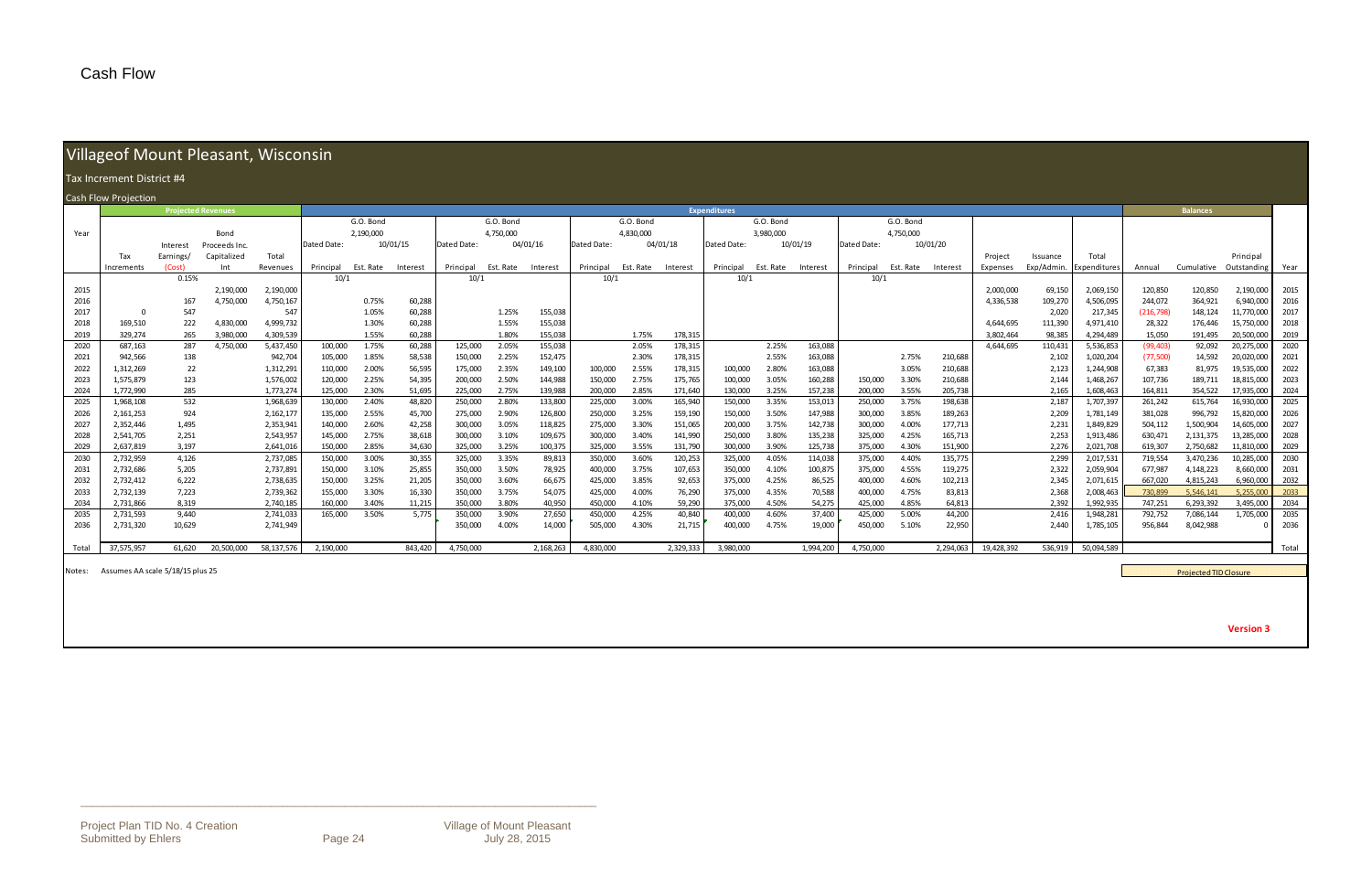|             | Villageof Mount Pleas            |                |               | ant, Wisconsin |             |                        |          |                     |            |              |           |                                |                      |       |
|-------------|----------------------------------|----------------|---------------|----------------|-------------|------------------------|----------|---------------------|------------|--------------|-----------|--------------------------------|----------------------|-------|
|             | Tax Increment District #4        |                |               |                |             |                        |          |                     |            |              |           |                                |                      |       |
|             | Cash Flow Projection - Phase 1A  |                |               |                |             |                        |          |                     |            |              |           |                                |                      |       |
|             |                                  |                | gan<br>Rever  |                |             |                        |          | <b>Expenditures</b> |            |              |           | <b>Balances</b>                |                      |       |
| Year        |                                  |                | Bond          |                |             | G.O. Bond<br>2,190,000 |          |                     |            |              |           |                                |                      |       |
|             |                                  | Interest       | Proceeds Inc. |                | Dated Date: |                        | 10/01/15 |                     |            |              |           |                                |                      |       |
|             | Tax                              | Earnings/      | Capitalized   | Total          |             |                        |          | Project             | Issuance   | Total        |           |                                | Principal            |       |
|             | Increments                       | (Cost)         | $\breve{\Xi}$ | Revenues       | Principal   | Est. Rate              | Interest | Expenses            | Exp/Admin. | Expenditures | Annual    | Cumulative                     | Outstanding          | Year  |
| 2015        |                                  | 0.25%          | 2,190,000     | 2,190,000      | 10/1        |                        |          | 2,000,000           | 69,150     | 2,069,150    | 120,850   | 120,850                        | 2,190,000            | 2015  |
| 2016        |                                  | 167            |               | 167            |             | 0.75%                  | 60,288   |                     | 2,020      | 62,308       | (62, 141) | 58,709                         | 2,190,000            | 2016  |
| 2017        | $\circ$                          | 147            |               | 147            |             | 1.05%                  | 60,288   |                     | 2,040      | 62,328       | (62, 181) | (3,472)                        | 2,190,000            | 2017  |
| 2018        | 169,510                          | $\overline{e}$ |               | 169,502        |             | 1.30%                  | 60,288   |                     | 2,061      | 62,348       | 107,154   | 103,682                        | 2,190,000            | 2018  |
| 2019        | 169,493                          | 259            |               | 169,753        |             | 1.55%                  | 60,288   |                     | 2,081      | 62,369       | 107,384   | 211,065                        | 2,190,000            | 2019  |
| 2020        | 169,476                          | 528            |               | 170,004        | 100,000     | 1.75%                  | 60,288   |                     | 2,102      | 162,390      | 7,615     | 218,680                        | 2,090,000            | 2020  |
| 2021        | 169,459                          | 547            |               | 170,006        | 105,000     | 1.85%                  | 58,538   |                     | 2,123      | 165,661      | 4,346     | 223,025                        | 1,985,000            | 2021  |
| 2022        | 169,443                          | 558            |               | 170,000        | 110,000     | 2.00%                  | 56,595   |                     | 2,144      | 168,739      | 1,261     | 224,286                        | 1,875,000            | 2022  |
| 2023        | 169,426                          | 561            |               | 169,986        | 120,000     | 2.25%                  | 54,395   |                     | 2,166      | 176,561      | (6,574)   | 217,712                        | 1,755,000            | 2023  |
| 2024        | 169,409                          | 544            |               | 169,953        | 125,000     | 2.30%                  | 51,695   |                     | 2,187      | 178,882      | (8,929)   | 208,782                        | 1,630,000            | 2024  |
| 2025        | 169,392                          | 522            |               | 169,914        | 130,000     | 2.40%                  | 48,820   |                     | 2,209      | 181,029      | (11, 116) | 197,667                        | 1,500,000            | 2025  |
| 2026        | 169,375                          | 494            |               | 169,869        | 135,000     | 2.55%                  | 45,700   |                     | 2,231      | 182,931      | (13,062)  | 184,604                        | 1,365,000            | 2026  |
| 2027        | 169,358                          | 462            |               | 169,819        | 140,000     | 2.60%                  | 42,258   |                     | 2,254      | 184,511      | (14, 692) | 169,912                        | 1,225,000            | 2027  |
| 2028        | 169,341                          | 425            |               | 169,766        | 145,000     | 2.75%                  | 38,618   |                     | 2,276      | 185,894      | (16, 128) | 153,784                        | 1,080,000            | 2028  |
| 2029        | 169,324                          | 384            |               | 169,708        | 150,000     | 2.85%                  | 34,630   |                     | 2,299      | 186,929      | (17, 221) | 136,564                        | 930,000              | 2029  |
| <b>OEOZ</b> | 169,307                          | 308<br>309     |               | 169,648        | 150,000     | 3.00%                  | 30,355   |                     | 2,322      | 182,677      | (13, 029) | 123,535                        | 780,000              | 2030  |
| 2031        | 169,290                          |                |               | 169,599        | 150,000     | 3.10%                  | 25,855   |                     | 2,345      | 178,200      | (8,601)   | 114,934                        | 630,000              | 2031  |
| 2032        | 169,273                          | 287            |               | 169,560        | 150,000     | 3.25%                  | 21,205   |                     | 2,369      | 173,574      | (4,013)   | 110,921                        | 480,000              | 2032  |
| 2033        | 169,256                          | 277            |               | 169,534        | 155,000     | 3.30%                  | 16,330   |                     | 2,392      | 173,722      | (4, 189)  | 106,732                        | 325,000              | 2033  |
| 2034        | 169,239                          | 267            |               | 169,506        | 160,000     | 3.40%                  | 11,215   |                     | 2,416      | 173,631      | (4, 125)  | 102,607                        | 165,000              | 2034  |
| 2035        | 169,222                          | 257            |               | 169,479        | 165,000     | 3.50%                  | 5,775    |                     | 2,440      | 173,215      | (3, 737)  | 98,871                         | $\circ$              | 2035  |
| 2036        | 169,205                          | 247            |               | 169,453        |             |                        |          |                     | 2,465      | 2,465        | 166,988   | 265,858                        |                      | 2036  |
| Total       | 3,217,799                        | 7,573          | 190,000<br>2, | 5,415,372      | 2,190,000   |                        | 843,420  | 2,000,000           | 116,093    | 5,149,513    |           |                                |                      | Total |
|             |                                  |                |               |                |             |                        |          |                     |            |              |           |                                |                      |       |
| Notes:      | Assumes AA scale 5/18/15 plus 25 |                |               |                |             |                        |          |                     |            |              |           | <b>Projected Cost Recovery</b> |                      |       |
|             |                                  |                |               |                |             |                        |          |                     |            |              |           |                                |                      |       |
|             |                                  |                |               |                |             |                        |          |                     |            |              |           |                                |                      |       |
|             |                                  |                |               |                |             |                        |          |                     |            |              |           |                                | Version <sub>3</sub> |       |
|             |                                  |                |               |                |             |                        |          |                     |            |              |           |                                |                      |       |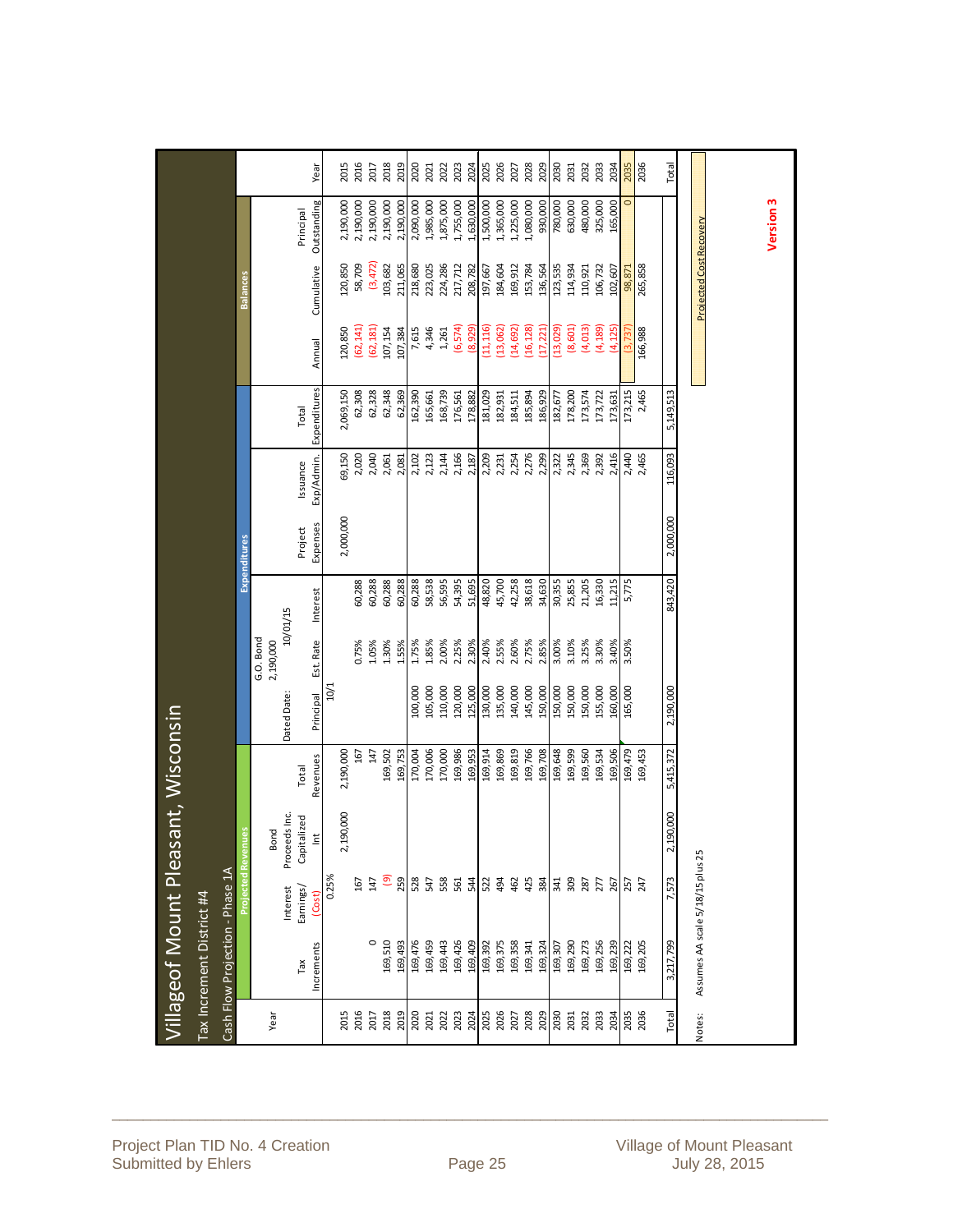# SECTION 11: Annexed Property

There are no lands proposed for inclusion within the District that were annexed by the Village on or after January 1, 2004.

## SECTION 12: Estimate of Property to be Devoted to Retail Business

Pursuant to Wisconsin Statutes Sections 66.1105(5)(b) and 66.1105(6)(am)1, the Village estimates that less than 35% of the territory within the District will be devoted to retail business at the end of the District's maximum expenditure period.

# SECTION 13: Proposed Zoning Ordinance Changes

The Village anticipates that a portion of the District will be rezoned prior to development.

# SECTION 14: Proposed Changes in Master Plan, Map, Building Codes and Village of Mount Pleasant Ordinances

It is expected that this Plan will be complementary to the Village's Master Plan. There are no proposed changes to the Master Plan, map, building codes or other Village ordinances for the implementation of this Plan.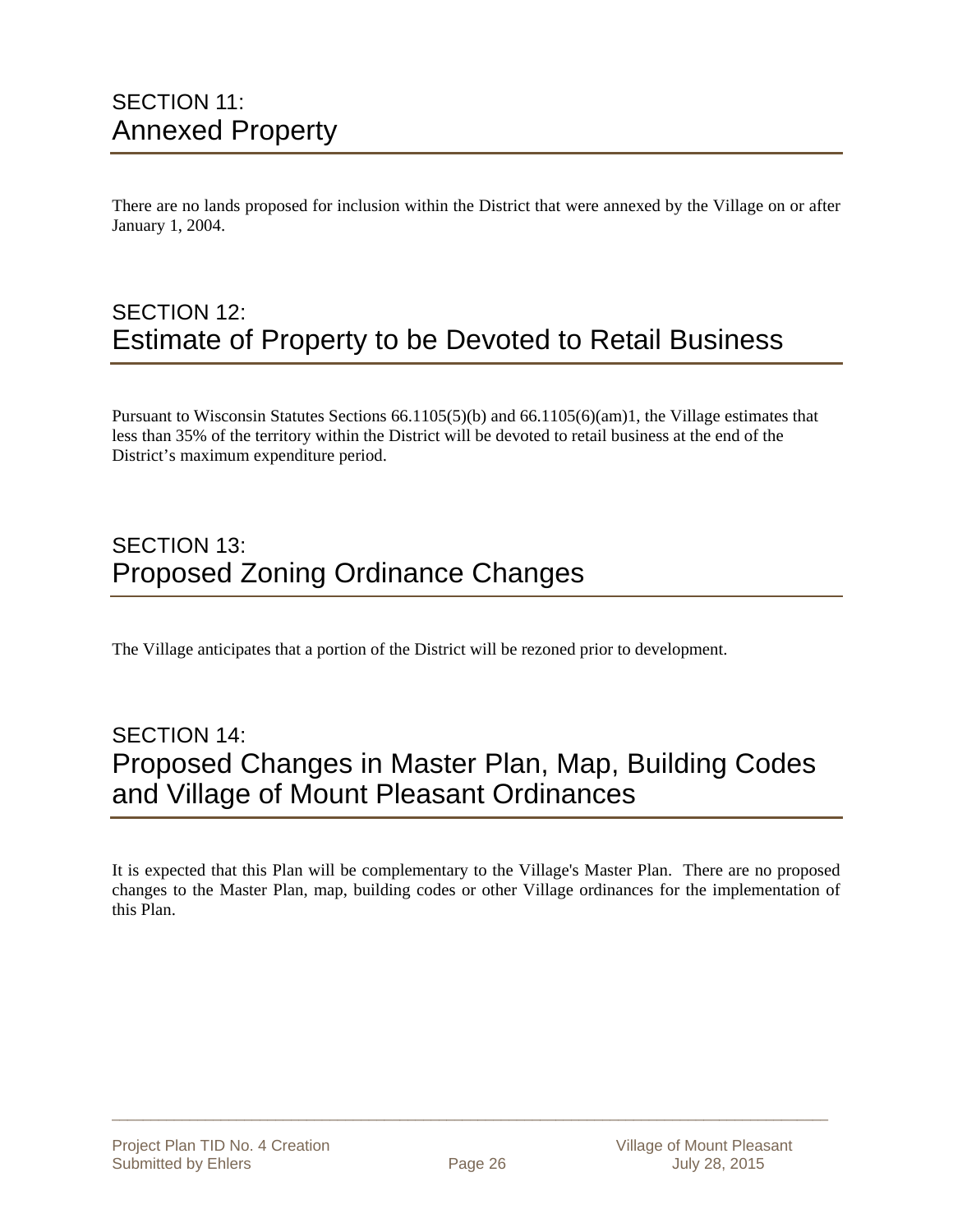It is not anticipated there will be a need to relocate persons or businesses in conjunction with this Plan. In the event relocation or the acquisition of property by eminent domain becomes necessary at some time during the implementation period, the Village will follow applicable Wisconsin Statutes Section chapter 32.

# SECTION 16: Orderly Development of the Village of Mount Pleasant

The District contributes to the orderly development of the Village by providing the opportunity for continued growth in tax base, job opportunities and general economic activity. The property within this District has been identified in the Village's 2035 Comprehensive Land Use Plan as a business park and mixed commercial development.

### SECTION 17: List of Estimated Non-Project Costs

Non-Project costs are public works projects that only partly benefit the District or are not eligible to be paid with tax increments, or costs not eligible to be paid with TIF funds.

#### Examples would include:

A public improvement made within the District that also benefits property outside the District. That portion of the total project costs allocable to properties outside of the District would be a non-project cost.

A public improvement made outside the District that only partially benefits property within the District. That portion of the total project costs allocable to properties outside of the District would be a non-project cost.

Projects undertaken within the District as part of the implementation of this Project Plan, the costs of which are paid fully or in part by impact fees, grants, special assessments, or revenues other than tax increments.

The Village does not expect to incur any non-project costs in the implementation of this Project Plan.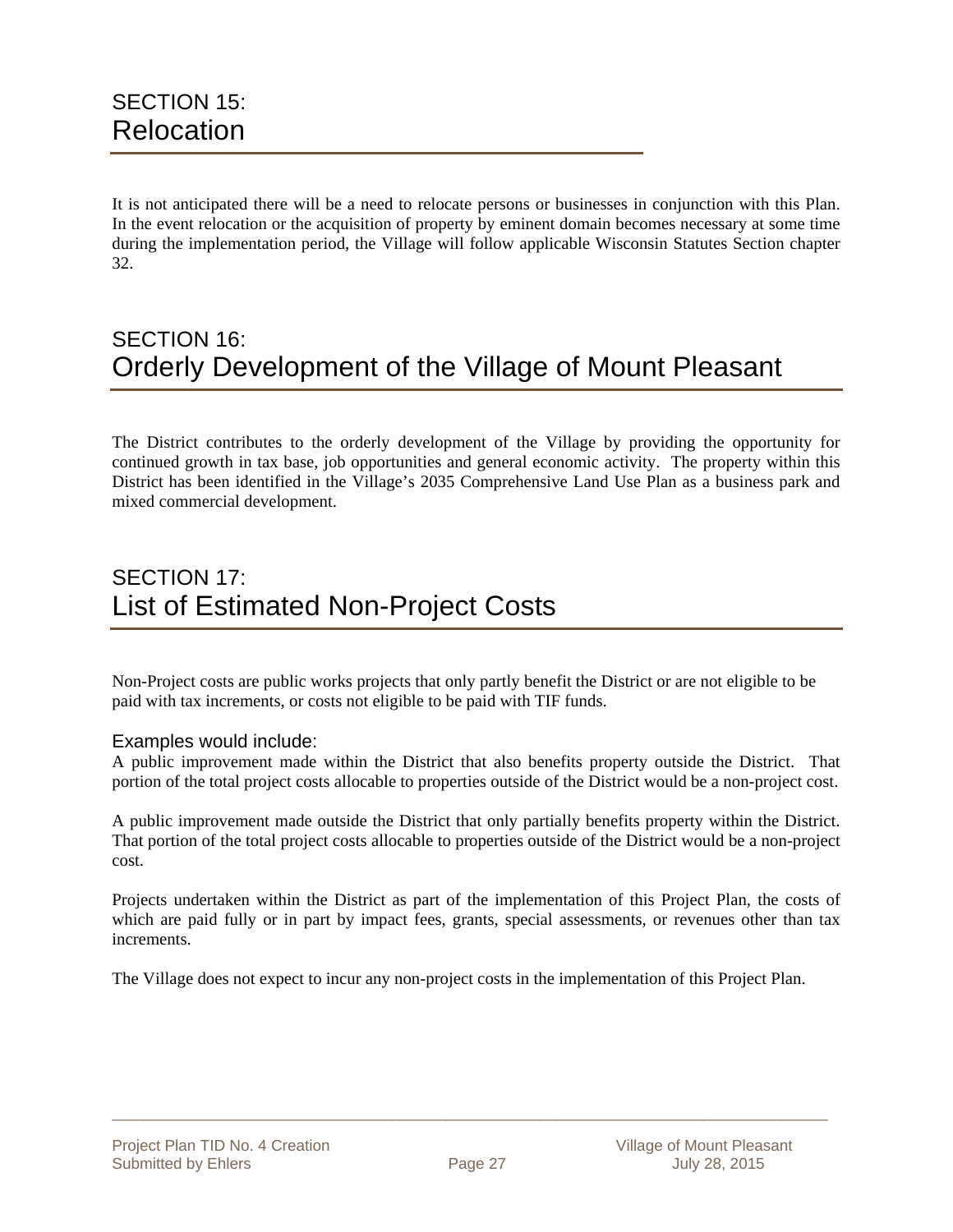# SECTION 18: Opinion of Attorney for the Village of Mount Pleasant Advising Whether the Plan is Complete and Complies with Wisconsin Statutes 66.1105

![](_page_27_Picture_1.jpeg)